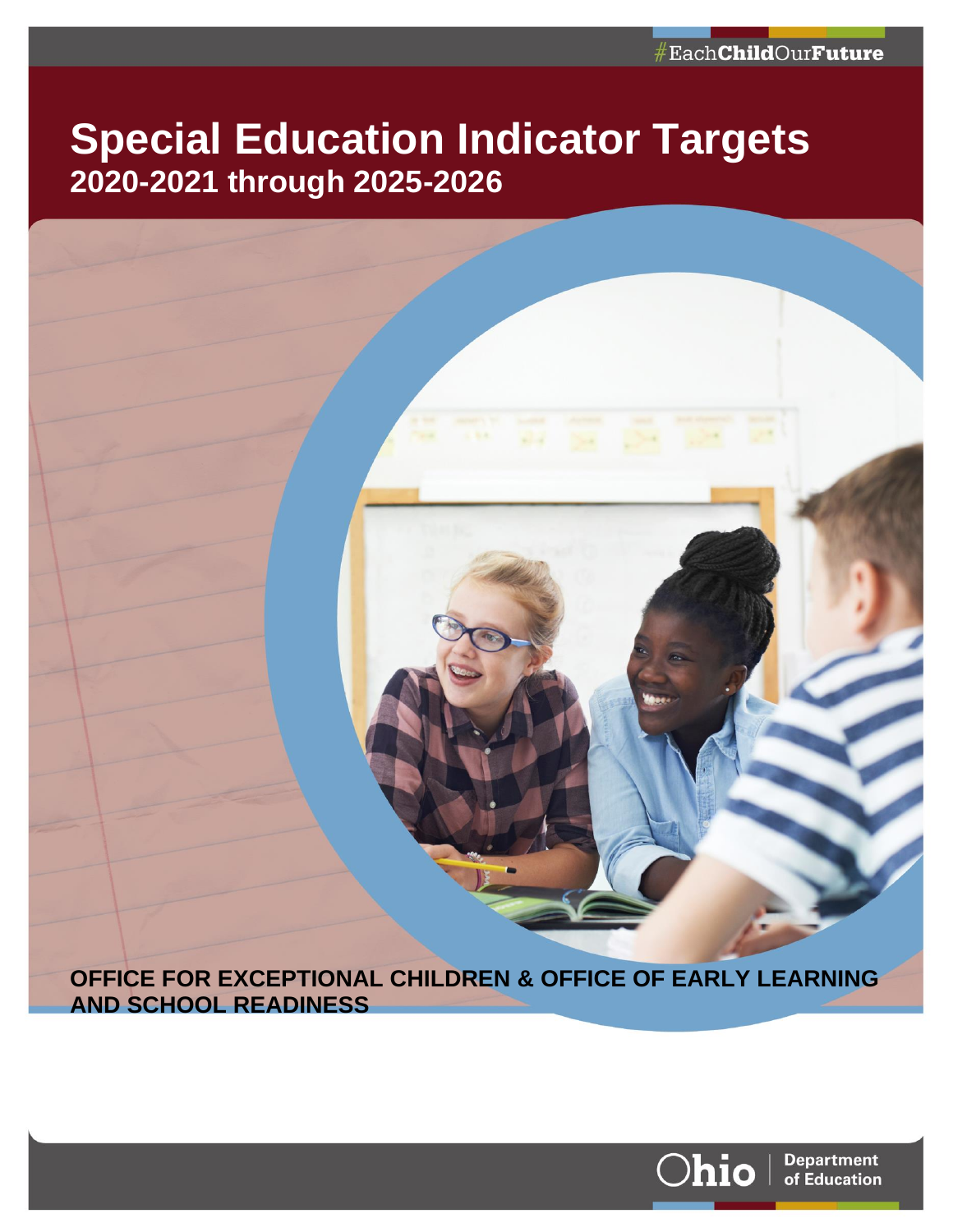# **Table of Contents**

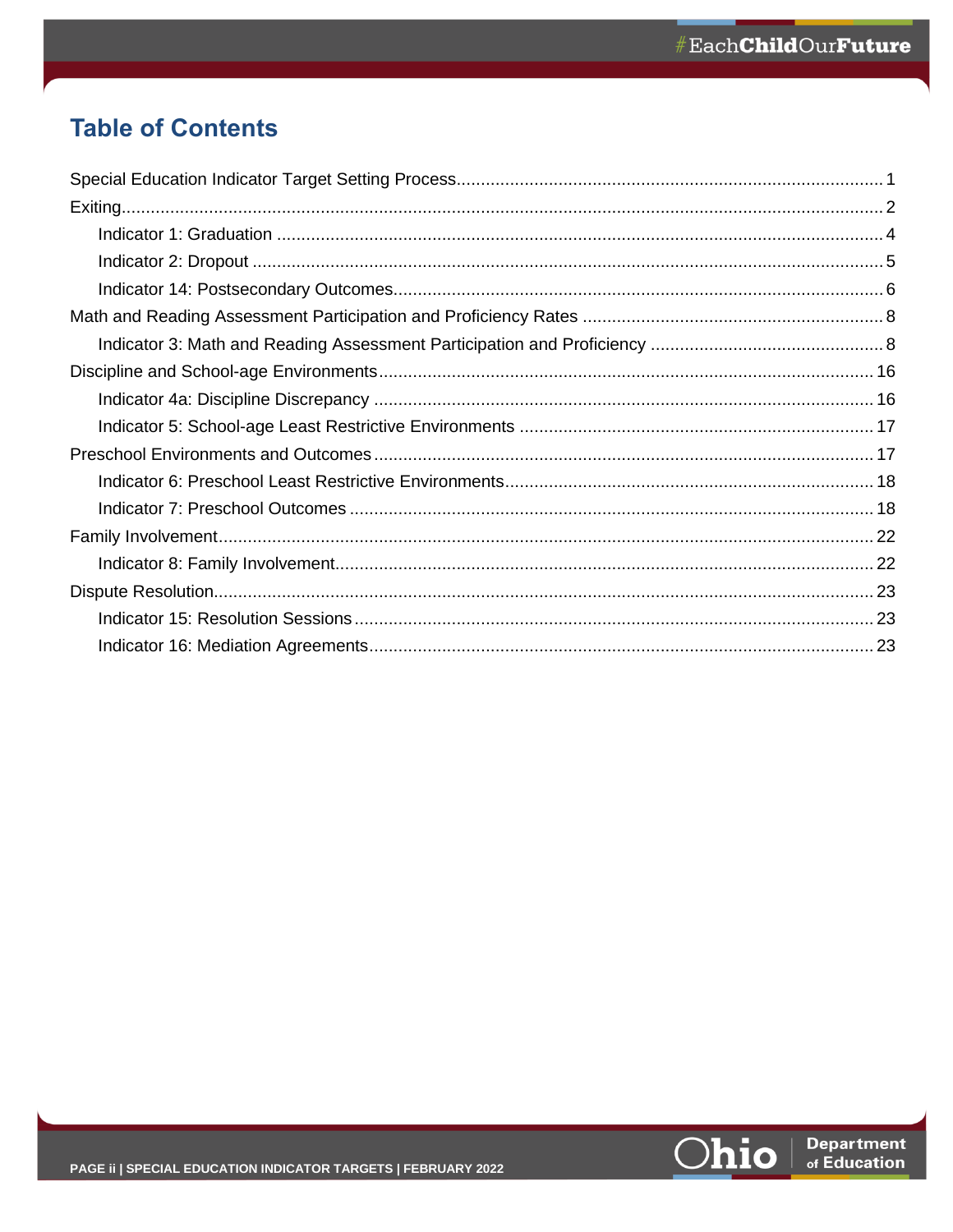# **Special Education Indicator Target Setting Process**

### <span id="page-2-0"></span>**What is special education indicator target setting?**

The new Individuals with Disabilities Education Act (IDEA) Annual Performance Report package requires states to [set targets across indicators](https://education.ohio.gov/Topics/Special-Education/Special-Education-Indicator-Target-Setting) for the 2020-2021 through 2025-2026 school years. Ohio's performance on each special education indicator is compared to the targets for annual federal reporting. Additionally, states must publicly report the performance of each district in the state in comparison to the targets.

- Targets must be rigorous, yet attainable.
- Targets must reflect broad stakeholder input.
- Targets for the final year (2025-2026) must reflect improvement over the state's baseline data.

# **What was the timeline for this process?**

- States were required to report targets to the U.S. Department of Education as part of the IDEA Annual Performance Report due February 1, 2022.
- From August-December 2021, the Department conducted an extensive stakeholder input process to set new targets. This included a public comment period, social media outreach, meetings with many of Ohio's current stakeholder groups, and a new stakeholder group to review input from all sources and recommend final targets.

# **What did the Department request from stakeholders for public comment?**

The Department requested public comment on the proposed target options for each indicator listed later in this document. The Department received more than 430 public comments across indicators, as well as additional input through a wide range of stakeholder group meetings. Stakeholders were asked to review fact sheets for each indicator and comment on which target option they preferred and why. Commenters were also invited to be part of the virtual stakeholder group to review all input and finalize targets across indicators.

# **What stakeholder groups did the Department meet with to get input?**

The Department presented and discussed target options with various stakeholder groups, including Buckeye Association of School Administrators, Deaf Education Network, Disability Rights Ohio, Disparities and Cultural Competence Advisory Committee, Early Childhood State Leadership Team, Guiding Coalition, Ohio Association of Pupil Services Administrators, Ohio Center for Deaf-Blind Education, Ohio Center for Deaf-Blind Education Advisory Board, Ohio Department of Education staff, Ohio School Boards Association, Professionals Serving Students with Visual Impairments, State Advisory Panel for Exceptional Children, State Support Team Directors, State Support Team/Office for Exceptional Children Workgroup, and attorneys from parent advocacy groups. The Department also held two meetings with the Family Collaborative, including the Ohio Center for Autism and Low Incidence Family and Community Outreach Center, the Outreach Center for Deaf-Blindness, Ohio Statewide Family Engagement Center Advisory Council, the Parent Training and Information Center at the Ohio Coalition for the Education of Children with Disabilities, Department of Developmental Disabilities Family Group, and Parent Mentors of Ohio.

## **How were final targets determined?**

To determine final targets, the Department convened a virtual stakeholder group for a series of meetings in November-December 2021. The Office for Exceptional Children and Office of Early Learning and School

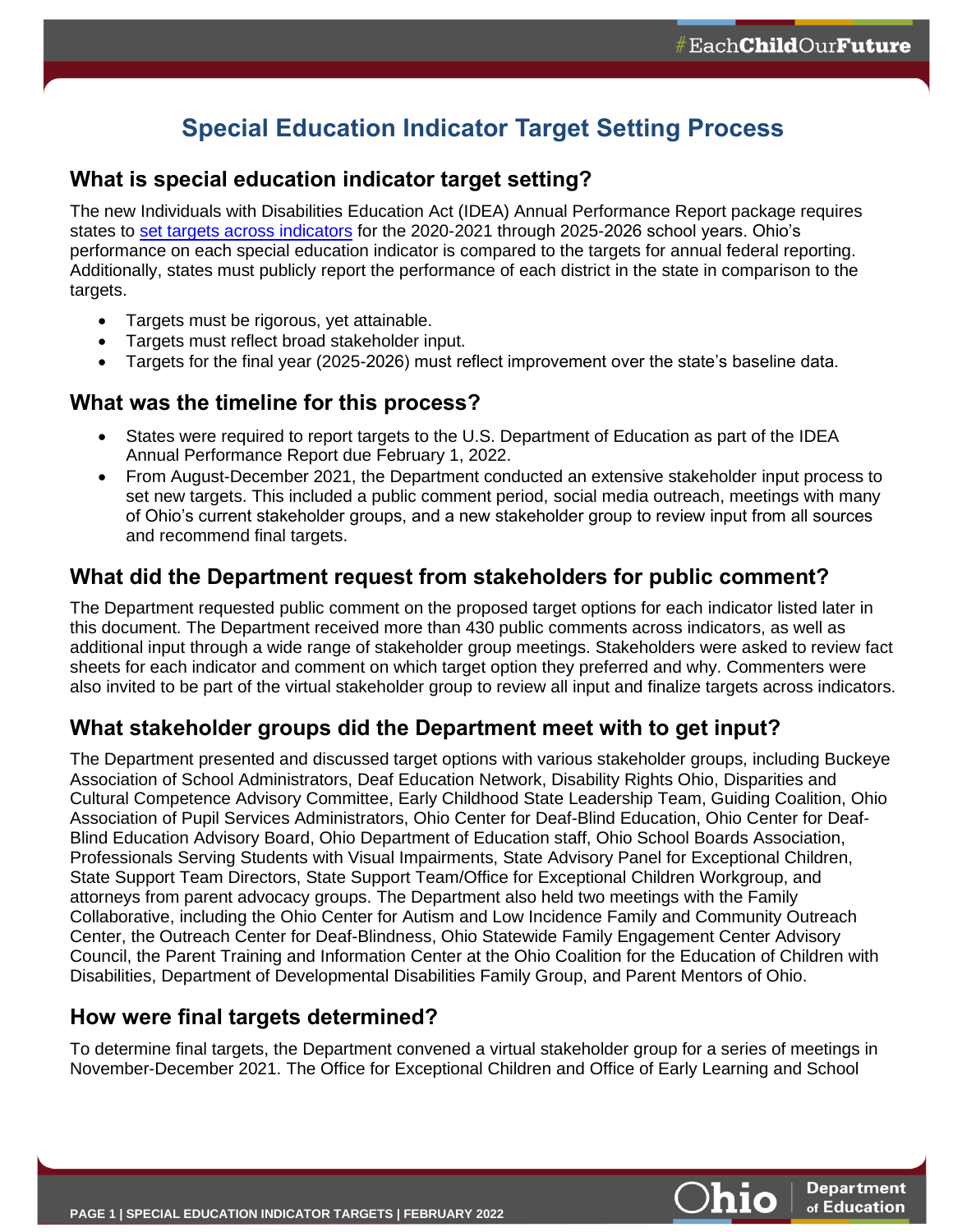Readiness invited stakeholders who expressed interest in participating via the public comment period as well as individuals who had recently participated in other special education stakeholder groups for the agency. Two-hundred one invitations were sent, 128 (51%) to individuals who self-identified as parents, and 74 individuals participated in the virtual stakeholder meetings.

Participants were divided into indicator clusters based on their individual preferences. During these meetings, each cluster reviewed their fact sheets, indicator data, and themes from public comment, reviewed and came to consensus on one set of target options, and finalized their rationale. Each indicator cluster presented a summary of their fact sheet and discussion as well as final recommendations for target options to the full stakeholder group.

Final targets for each indicator are presented in this document by indicator cluster, as follows.

### *Exiting (Indicators 1, 2, & 14)*

- <span id="page-3-0"></span>• Indicator 1 measures the percentage of youth with Individualized Education Programs (IEPs) exiting high school with a regular high school diploma. Six targets were set for indicator 1, one for each of the six school years from 2020-2021 through 2025-2026.
- Indicator 2 measures the percentage of youth with IEPs dropping out of high school. Six targets were set for indicator 2, one for each of the six school years from 2020-2021 through 2025-2026.
- Indicator 14 measures the percentage of youth who are no longer in secondary school, had IEPs in effect at the time they left school, and were:
	- (a) Enrolled in higher education within one year of leaving high school;
	- (b) Enrolled in higher education or competitively employed within one year of leaving high school; and
	- (c) Enrolled in higher education or in some other postsecondary education or training program or competitively employed or in some other employment within one year of leaving high school.
- Eighteen targets were set for indicator 14, one for each of the four components ((a)-(c) above) for each of the six school years from 2020-2021 through 2025-2026.

### *State Assessments (Indicator 3)*

- Indicator 3 measures participation and performance of children with IEPs on statewide assessments in the following areas:
	- (a) Participation rate for children with IEPs, calculated separately for reading and math, and grades 4, 8, and high school;
	- (b) Proficiency rate for children with IEPs against grade level academic achievement standards, calculated separately for reading and math, and grades 4, 8, and high school;
	- (c) Proficiency rate for children with IEPs against alternate academic achievement standards, calculated separately for reading and math, and grades 4, 8, and high school; and
	- (d) Gap in proficiency rates for children with IEPs and all students against grade level academic achievement standards, calculated separately for reading and math, and grades 4, 8, and high school.
- Calculations for indicator 3 are separated such that there are six calculations for each of the four components (a) through (d) above: (1) grade 4 reading, (2) grade 8 reading, (3) high school reading, (4) grade 4 math, (5), grade 8 math, and (6) high school math. One target was set for each of the six school years from 2020-2021 through 2025-2026 for each of the six calculations for each of the four components.

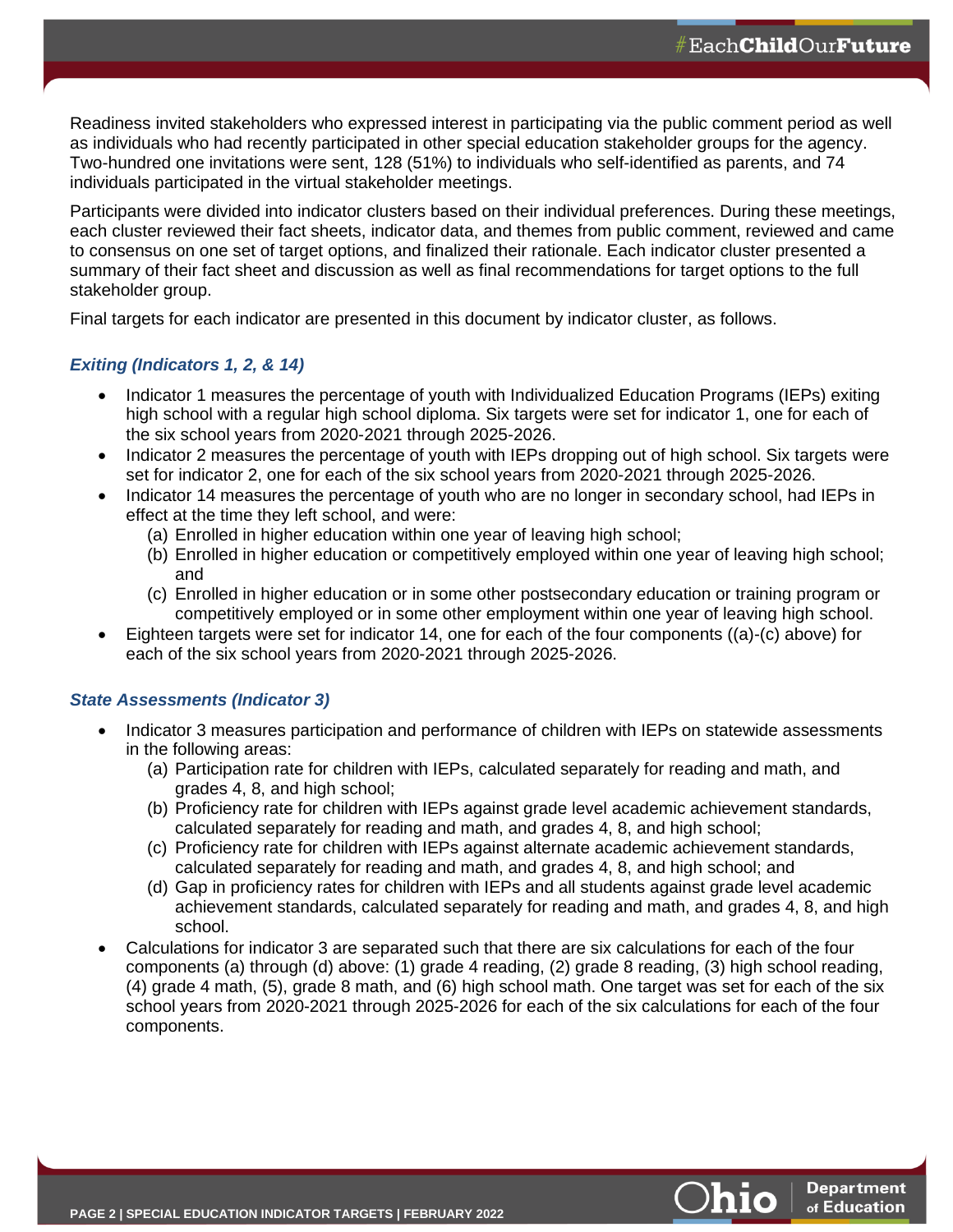### *Discipline Discrepancies & School-age LRE (Indicators 4 & 5)*

- Indicator 4a measures significant discrepancies in the rate of suspensions and expulsions of greater than 10 cumulative days in a school year for children with IEPs compared to children without disabilities. Six targets were set for indicator 4a, one for each school year from 2020-2021 through 2025-2026.
- Indicator 5 measures the percentage of children with IEPs aged 5 who are enrolled in kindergarten and aged 6 through 21 served:
	- (a) Inside a regular class 80% or more of the day;
	- (b) Inside the regular class less than 40% of the day; and
	- (c) In separate schools, residential facilities, or homebound/hospital placements.
- Eighteen targets were set for indicator 5, one for each of the three components ((a)-(c) above) for each of the six school years from 2020-2021 through 2025-2026.

### *Preschool LRE & Outcomes (Indicators 6 & 7)*

- Indicator 6 measures the percentage of children with IEPs aged 3, 4, and 5 who are enrolled in a preschool program attending a:
	- (a) Regular early childhood program and receiving the majority of special education and related services in the regular early childhood program.
	- (b) Separate special education class, separate school, or residential facility.
	- (c) Receiving special education and related services in the home.
- Eighteen targets were set for indicator 6, one for each of the three components ((a)-(c) above) for each of the six school years from 2020-2021 through 2025-2026.
- Indicator 7 measures the percentage of preschool children aged 3 through 5 with IEPs who demonstrate improved:
	- (a) Positive social-emotional skill (including social relationships);
		- (1) The percentage who substantially increased their rate of growth by the time they turned 6 years of age or exited the program.
		- (2) The percentage of preschool children who were functioning within age expectations in each Outcome by the time they turned 6 years of age or exited the program.
	- (b) Acquisition and use of knowledge and skills (including early language/communication and early literacy);
		- (1) The percentage who substantially increased their rate of growth by the time they turned 6 years of age or exited the program.
		- (2) The percentage of preschool children who were functioning within age expectations in each Outcome by the time they turned 6 years of age or exited the program.
	- (c) Use of appropriate behaviors to meet their needs.
		- (1) The percentage who substantially increased their rate of growth by the time they turned 6 years of age or exited the program.
		- (2) The percentage of preschool children who were functioning within age expectations in each Outcome by the time they turned 6 years of age or exited the program.
- Thirty-six targets were set for indicator 7, one for each of the six components ((a1)-(c2) above) for each of the six school years from 2020-2021 through 2025-2026.

### *Family Involvement (Indicator 8)*

• Indicator 8 measures the percentage of parents with a child receiving special education services who report that schools facilitated parent involvement as a means of improving services and results for

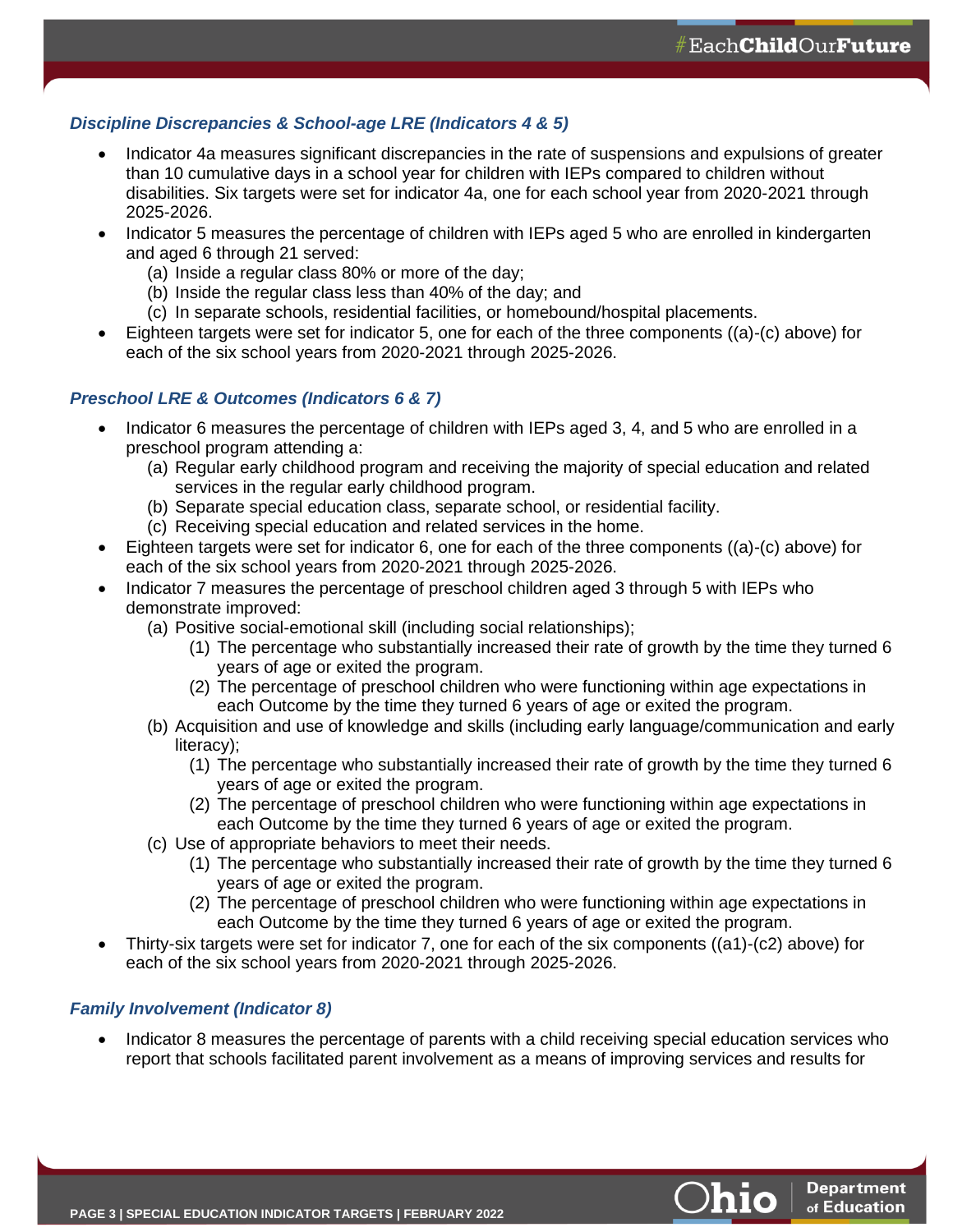children with disabilities. Six targets were set for this cluster, one for each of the six school years from 2020-2021 through 2025-2026.

#### *Dispute Resolution (Indicators 15 & 16)*

- Indicator 15 measures the percentage of hearing requests that went to resolution sessions that were resolved through resolution settlement agreements. Six targets were set for indicator 15, one for each of the six school years from 2020-2021 through 2025-2026.
- Indicator 16 measures the percentage of mediations held that resulted in mediation agreements. Six targets were set for indicator 16, one for each of the six school years from 2020-2021 through 2025- 2026.

# **Final Indicator Targets**

## **Exiting**

### <span id="page-5-0"></span>**Indicator 1: Graduation**

### *Percentage of youth with Individualized Education Programs (IEPs) exiting high school with a regular high school diploma*

*Table 1. Indicator 1 Targets*

| <b>Indicator 1</b>                                                                                    | 2019-2020       | 2019-2020   | 2020-2021     | 2021-2022 | 2022-2023 | 2023-2024     | 2024-2025     | 2025-2026     |
|-------------------------------------------------------------------------------------------------------|-----------------|-------------|---------------|-----------|-----------|---------------|---------------|---------------|
|                                                                                                       | <b>Baseline</b> | <b>Data</b> | <b>Target</b> | Target    | Target    | <b>Target</b> | <b>Target</b> | <b>Target</b> |
| Percentage of<br>students with<br>disabilities<br>graduating with<br>a regular high<br>school diploma | 58.53%          | 58.53%      | 60.00%        | 62.00%    | 64.00%    | 66.00%        | 68.00%        | 70.00%        |

### *Indicator 1 Target Rationale*

- Reaching 70% by the 2025-2026 school year would move Ohio from the lowest-performing group of states to the middle-performing group of states in the annual ranking and scoring for state Special Education Determinations by the U.S. Department of Education.
- Research supports high expectations of students with disabilities leads to increased graduation rates and improved post-school outcomes.
- In comparison to Ohio's 2019-2020 performance, meeting the final target of 70% by 2025-2026 will require 2,364 more students with disabilities to graduate by standard requirements.
- Ohio's Each Child Means Each Child, combined with the Whole Child Framework and Strategic Plan encourage and support more students with disabilities graduating with a regular high school diploma.
- The department will support Ohio's educators and administrators understanding of the new graduation pathways, work based learning, and other rigorous options for students with disabilities to meet standard graduation requirements.
- Efforts to catch students at-risk for drop out early, with warning systems starting in fifth grade, should help more students graduate with a regular diploma.
- <span id="page-5-1"></span>• Higher targets support higher expectations and prioritize efforts to provide all students a rigorous, standards-based education with supports needed to be successful.



**Department** 

of Education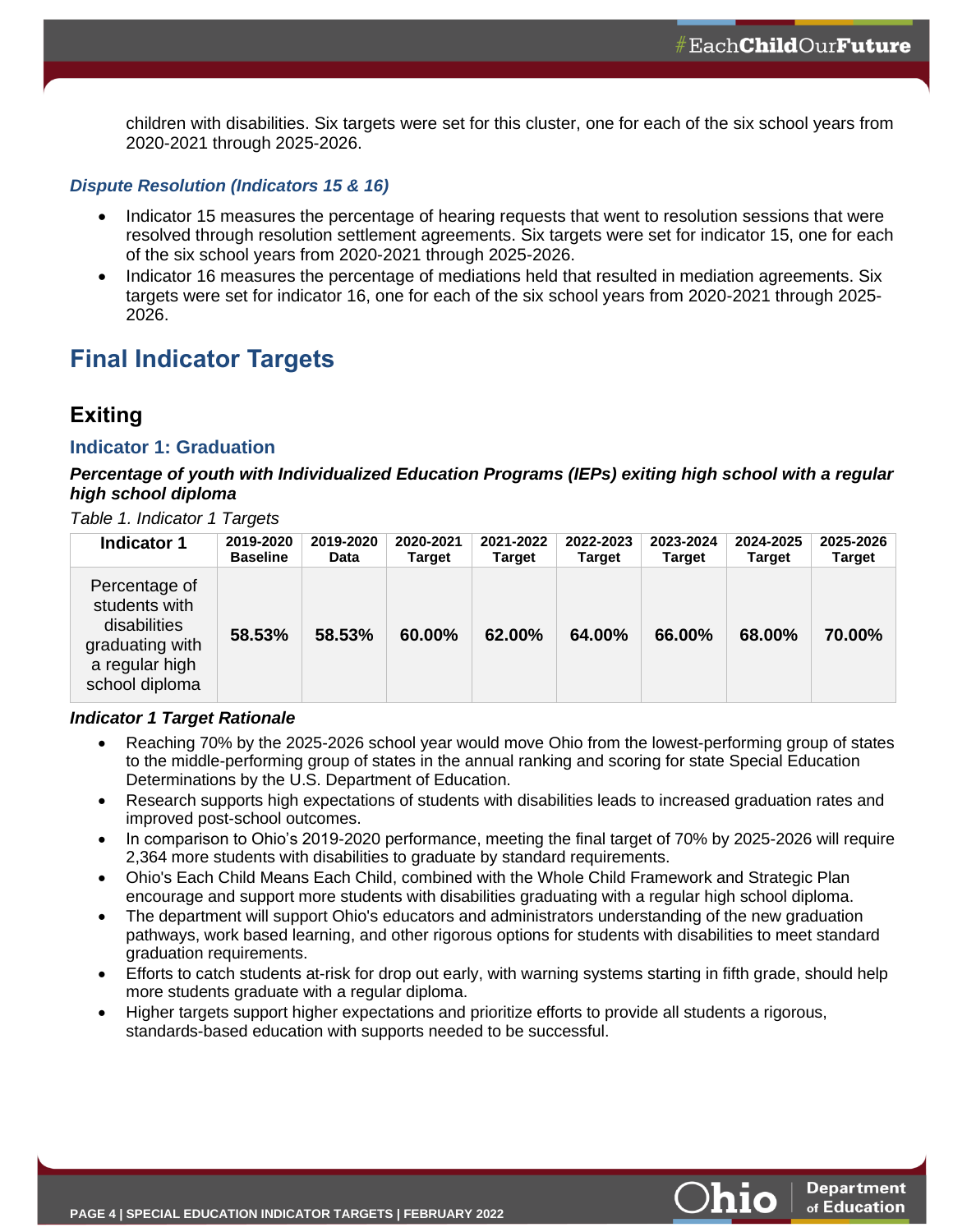### **Indicator 2: Dropout**

### *Percentage of youth with IEPs dropping out of high school*

*Table 2. Indicator 2 Targets*

| <b>Indicator 2</b>                                                               | 2012-2013       | 2019-2020   | 2020-2021 | 2021-2022 | 2022-2023 | 2023-2024 | 2024-2025     | 2025-2026     |
|----------------------------------------------------------------------------------|-----------------|-------------|-----------|-----------|-----------|-----------|---------------|---------------|
|                                                                                  | <b>Baseline</b> | <b>Data</b> | Target    | Target    | Target    | Target    | <b>Target</b> | <b>Target</b> |
| Percentage of<br>students with<br>disabilities<br>dropping out of<br>high school | 21.60%          | 16.68%      | 16.68%    | 16.00%    | 15.50%    | 15.00%    | 14.00%        | 13.00%        |

### *Indicator 2 Target Rationale*

- Reaching 13% by the 2025-2026 school year would move Ohio from the lowest-performing group of states to the highest-performing group of states in the annual ranking and scoring for state Special Education Determinations by the U.S. Department of Education.
- In comparison to Ohio's 2019-2020 performance, meeting the final target of 13% by 2025-2026 will require 758 fewer students with disabilities across Ohio to drop out of high school.
- The urgency of decreasing the dropout rate for students with disabilities is essential to increasing life-long success and positive outcomes for adulthood.
- Rigorous targets reflect high expectations to encourage change and strengthen supports.
- Greater accountability and expectations for dropout prevention are needed. The alternate pathways to graduation could help as well as increased mental health supports in our schools.
- Implementation of Early Warning Systems should help districts identify and support youth before they consider dropping out of high school. We must continue to lower the dropout rate to as close to zero as possible.
- <span id="page-6-0"></span>• We must continue to find ways to change the adult behaviors to keep our students in school and help them reach graduation.

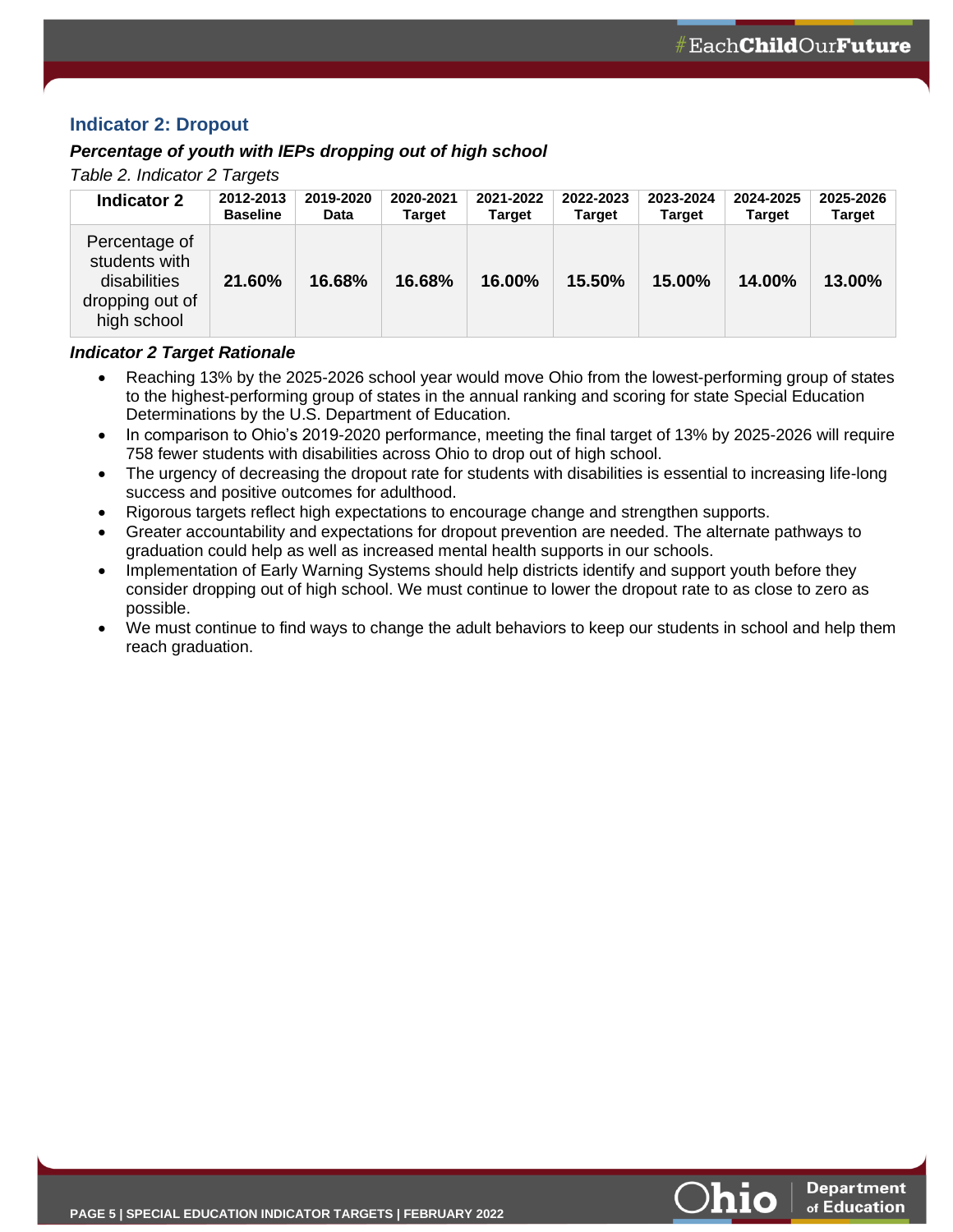**Department** 

of Education

**hio** 

### **Indicator 14: Postsecondary Outcomes**

*Percentage of youth who are no longer in secondary school, had IEPs in effect at the time they left school, and were: (a) enrolled in higher education within one year of leaving high school; (b) enrolled in higher education or competitively employed within one year of leaving high school; and (c) enrolled in higher education or in some other postsecondary education or training program; or competitively employed or in some other employment within one year of leaving high school.*

| <b>Indicator 14</b>                                                                                                                                                                                                                                                        | 2009-2010<br><b>Baseline</b> | 2019-2020<br>Data | 2020-2021<br><b>Target</b> | 2021-2022<br><b>Target</b> | 2022-2023<br><b>Target</b> | 2023-2024<br><b>Target</b> | 2024-2025<br><b>Target</b> | 2025-2026<br><b>Target</b> |
|----------------------------------------------------------------------------------------------------------------------------------------------------------------------------------------------------------------------------------------------------------------------------|------------------------------|-------------------|----------------------------|----------------------------|----------------------------|----------------------------|----------------------------|----------------------------|
| 14a: Percentage<br>of youth with<br><b>IEPs enrolled in</b><br>higher education<br>within one year<br>of leaving high<br>school                                                                                                                                            | 39.60%                       | 29.68%            | 29.68%                     | 31.00%                     | 32.00%                     | 33.00%                     | 34.00%                     | 39.65%                     |
| 14b: Percentage<br>of youth with<br><b>IEPs enrolled in</b><br>higher education<br>or competitively<br>employed within<br>one year of<br>leaving high<br>school                                                                                                            | 62.70%                       | 79.01%            | 79.01%                     | 80.00%                     | 81.00%                     | 82.00%                     | 83.00%                     | 84.00%                     |
| 14c: Percentage<br>of youth with<br><b>IEPs enrolled in</b><br>higher education<br>or in some other<br>postsecondary<br>education or<br>training program<br>or competitively<br>employed or in<br>some other<br>employment<br>within one year<br>of leaving high<br>school | 66.60%                       | 86.35%            | 86.35%                     | 87.00%                     | 88.00%                     | 89.00%                     | 90.00%                     | 91.00%                     |

*Table 3. Indicator 14 Targets*

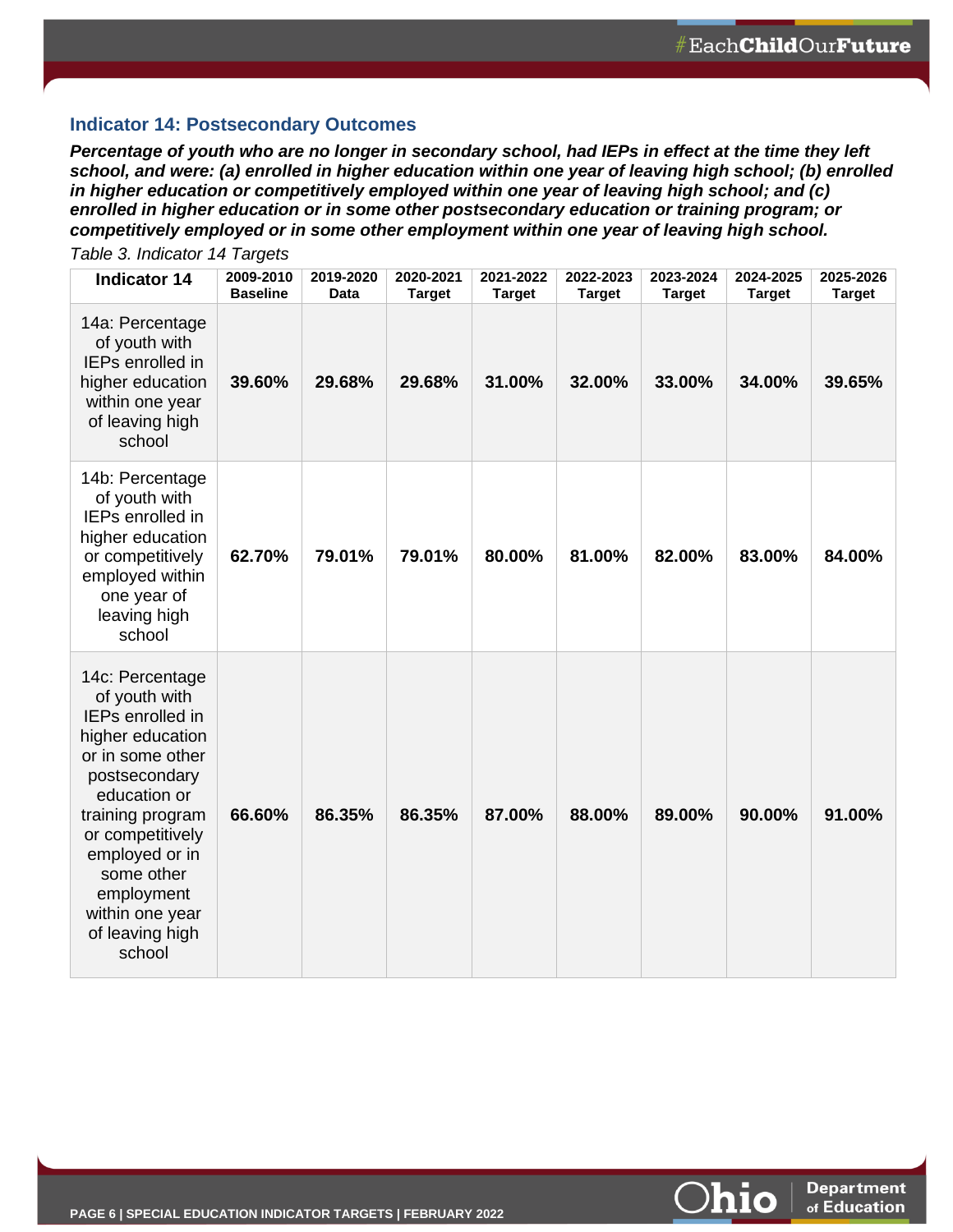### *Indicator 14 Target Rationale*

### *Indicator 14a*

- With the strategies, initiatives, and legislation currently in place, the Ohio Department of Education expects consistent growth over the course of the upcoming target years.
- In comparison to Ohio's 2019-20 performance, meeting the final target of 39.65% by 2025-26 will require 105 more students with disabilities within the survey sample to enroll in higher education within one year of leaving high school.
- Enrollment in higher education is but one way to measure success for students after high school.
- As students and businesses start to de-emphasize two- and four-year universities and colleges as the 'preferred' pathway to careers and employment, stakeholders believe these targets are more in line with the national trend of post-school education and engagement.
- This approach has Ohio moving in the right direction but also allows time to recover from the impact of the ongoing pandemic.

### *Indicator 14b*

- With the strategies, initiatives, and legislation currently in place, the Ohio Department of Education expects consistent growth over the course of the upcoming target years.
- In comparison to Ohio's 2019-20 performance, meeting the final target of 84% by 2025-26 will require 63 more students with disabilities within the survey sample to enroll in higher education or be competitively employed within one year of leaving high school.
- Without knowing more about how the pandemic and COVID restrictions have impacted students with disabilities' employment engagement as defined by 14b (20+ hours per week), stakeholders believe this approach is rigorous yet attainable.

### *Indicator 14c*

- With the strategies, initiatives and legislation currently in place, the Ohio Department of Education expects consistent growth over the course of the upcoming target years.
- In comparison to Ohio's 2019-20 performance, meeting the final target of 91% by 2025-26 will require 49 more students with disabilities within the survey sample to enroll in higher education or in some other postsecondary education or training program or be competitively employed or in some other employment within one year of leaving high school.
- This approach will keep Ohio's total post-school engagement ahead of the median average of all states and continue annual growth of 1% each year of the proposed timeline.
- Given the impact of the ongoing impact, 91% is a rigorous end target and the upward trend of a percentage point improvement per year makes sense.
- <span id="page-8-0"></span>• To account for the often-limited number of follow-up participants and smaller sample size, this approach is an appropriate reflection of how post-school outcomes are measured.

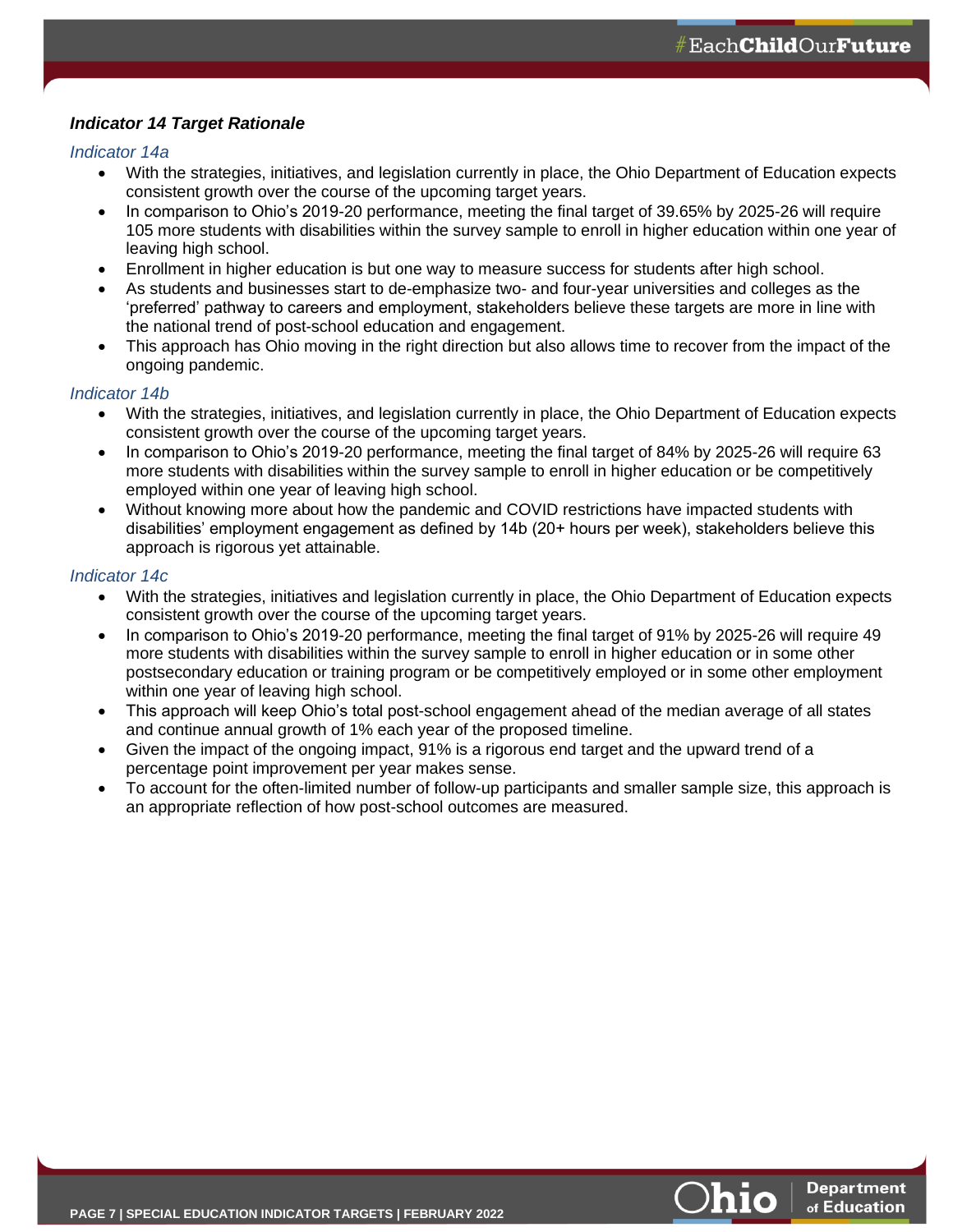# **Math and Reading Assessment Participation and Proficiency Rates**

### <span id="page-9-0"></span>**Indicator 3: Math and Reading Assessment Participation and Proficiency**

### *Indicator 3a: Math assessment participation rate for students with IEPs, calculated separately for grades 4, 8, and high school*

| <b>Indicator 3a</b><br><b>Math</b>                                                    | 2018-2019<br><b>Data</b> | 2020-2021<br><b>Baseline</b> | 2021-2022<br>Target | 2022-2023<br>Target | 2023-2024<br>Target | 2024-2025<br>Target | 2025-2026<br>Target |
|---------------------------------------------------------------------------------------|--------------------------|------------------------------|---------------------|---------------------|---------------------|---------------------|---------------------|
| $4th$ grade math<br>participation rate<br>for students with<br>disabilities           | 97.01%                   | 84.20%                       | 90.0%               | 92.0%               | 94.0%               | 96.0%               | 98.0%               |
| 8 <sup>th</sup> grade math<br>participation rate<br>for students with<br>disabilities | 93.30%                   | 80.92%                       | 85.0%               | 90.0%               | 92.0%               | 94.0%               | 96.0%               |
| High school math<br>participation rate<br>for students with<br>disabilities           | 87.82%                   | 81.52%                       | 85.0%               | $90.0\%$            | 92.0%               | 94.0%               | 96.0%               |

*Table 4. Indicator 3a Math Targets*

### *Indicator 3a Math Target Rationale*

- For grade 4, the 2020-2021 performance will be the target for the first year (2020-2021), then increase by 5.8% in 2021-2022, and by 2% each year through 2025-2026.
- For grade 8, the 2020-2021 performance will be the target for the first year (2020-2021), then increase by 4.08% in 2021-2022, by 5% in 2022-2023, and by 2% each year through 2025-2026.
- For high school, the 2020-2021 performance will be the target for the first year (2020-2021), then increase by 3.48% in 2021-2022, by 5% in 2022-2023, and by 2% each year through 2025-2026.
- In comparison to Ohio's 2020-21 performance, meeting the final targets by 2025-2026 will require the following number of children with disabilities across Ohio to participate in statewide math assessments:
	- o 754 more grade 4 children with disabilities;
	- o 671 more grade 8 children with disabilities;
	- o 608 more high school children with disabilities.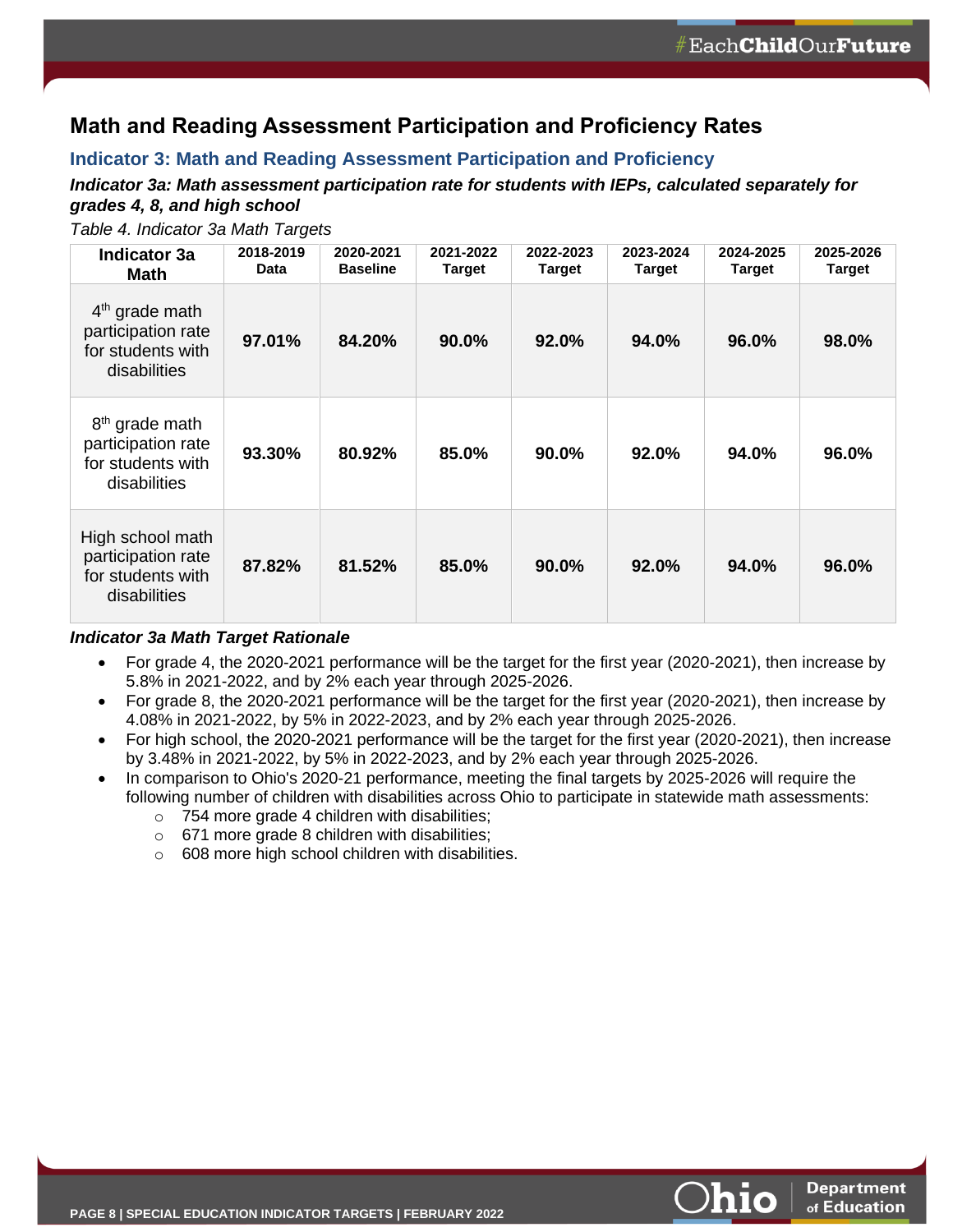### *Indicator 3a: Reading assessment participation rate for students with IEPs, calculated separately for grades 4, 8, and high school*

*Table 5. Indicator 3a Reading Targets*

| <b>Indicator 3a</b><br>Reading                                                           | 2018-2019<br><b>Data</b> | 2020-2021<br><b>Baseline</b> | 2021-2022<br><b>Target</b> | 2022-2023<br>Target | 2023-2024<br><b>Target</b> | 2024-2025<br><b>Target</b> | 2025-2026<br>Target |
|------------------------------------------------------------------------------------------|--------------------------|------------------------------|----------------------------|---------------------|----------------------------|----------------------------|---------------------|
| $4th$ grade reading<br>participation rate<br>for students with<br>disabilities           | 97.47%                   | 85.20%                       | 90.0%                      | 92.0%               | 94.0%                      | 96.0%                      | 98.0%               |
| 8 <sup>th</sup> grade reading<br>participation rate<br>for students with<br>disabilities | 93.89%                   | 81.88%                       | 85.0%                      | $90.0\%$            | 92.0%                      | 94.0%                      | 96.0%               |
| High school<br>reading<br>participation rate<br>for students with<br>disabilities        | 89.54%                   | 83.46%                       | 85.0%                      | 90.0%               | 92.0%                      | 94.0%                      | 96.0%               |

### *Indicator 3a Reading Target Rationale*

- For grade 4, the 2020-2021 performance will be the target for the first year (2020-2021), then increase by 4.8% in 2021-2022, and by 2% each year through 2025-2026.
- For grade 8, the 2020-2021 performance will be the target for the first year (2020-2021), then increase by 3.12% in 2021-2022, by 5% in 2022-2023, and by 2% each year through 2025-2026.
- For high school, the 2020-2021 performance will be the target for the first year (2020-2021), then increase by 1.4% in 2021-2022, by 5% in 2022-2023, and by 2% each year through 2025-2026.
- In comparison to Ohio's 2020-21 performance, meeting the final targets by 2025-2026 will require the following number of children with disabilities across Ohio to participate in statewide reading assessments:
	- o 695 more grade 4 children with disabilities;
	- $\circ$  629 more grade 8 children with disabilities;
	- o 517 more high school children with disabilities.

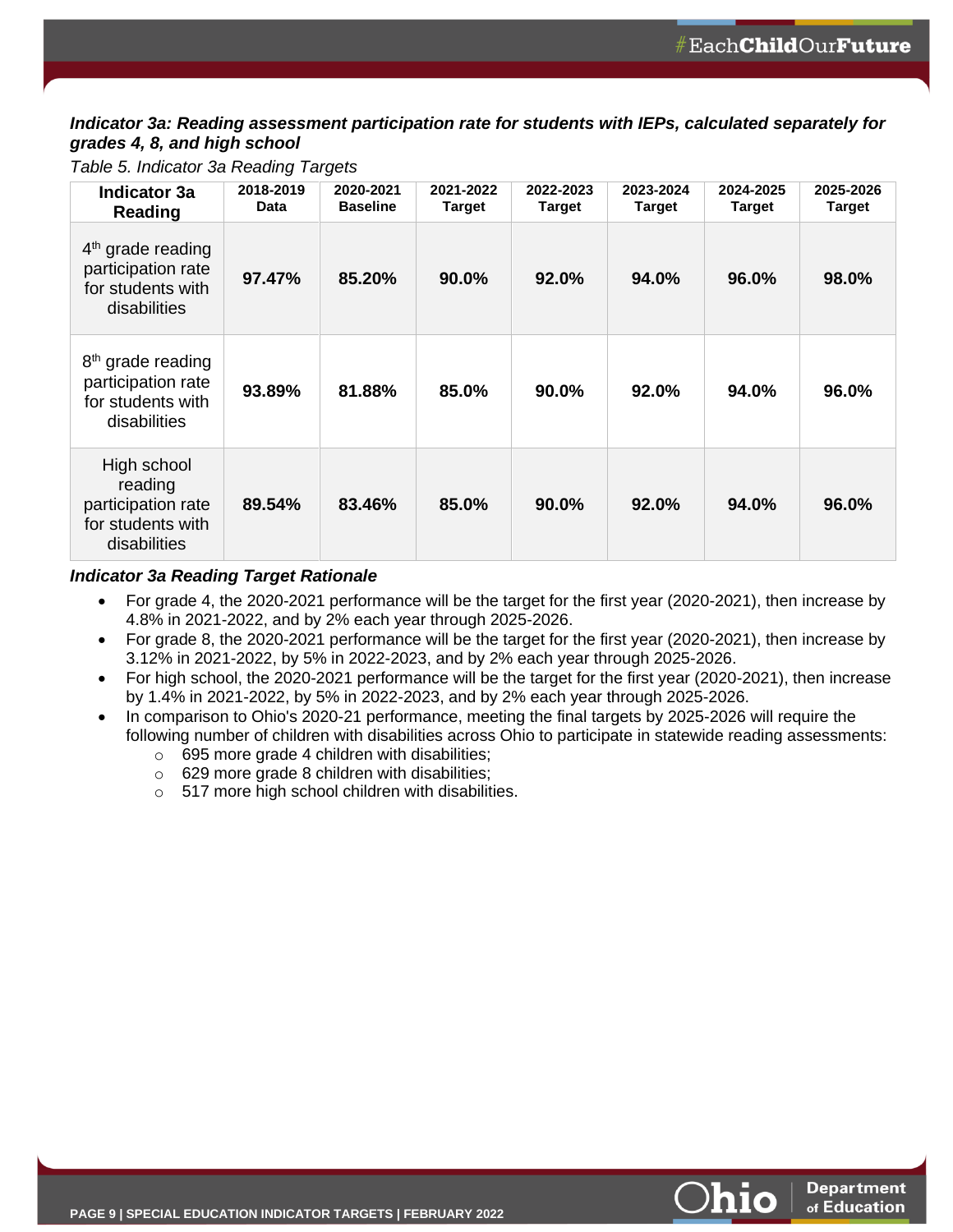*Indicator 3b: Math proficiency rate for students with IEPs against grade level academic achievement standards, calculated separately for grades 4, 8, and high school*

*Table 6. Indicator 3b Math Targets*

| <b>Indicator 3b</b><br><b>Math</b>                                                                                | 2018-2019<br>Data | 2020-2021<br><b>Baseline</b> | 2021-2022<br><b>Target</b> | 2022-2023<br>Target | 2023-2024<br><b>Target</b> | 2024-2025<br>Target | 2025-2026<br><b>Target</b> |
|-------------------------------------------------------------------------------------------------------------------|-------------------|------------------------------|----------------------------|---------------------|----------------------------|---------------------|----------------------------|
| $4th$ grade Math<br>proficiency rate<br>for students with<br>disabilities on<br>standard<br>assessments           | 39.28%            | 26.83%                       | 27.83%                     | 29.83%              | 32.83%                     | 36.83%              | 41.83%                     |
| 8 <sup>th</sup> grade math<br>proficiency rate<br>for students with<br>disabilities on<br>standard<br>assessments | 21.73%            | 13.94%                       | 14.94%                     | 16.94%              | 19.94%                     | 23.94%              | 28.94%                     |
| High school math<br>proficiency rate<br>for students with<br>disabilities on<br>standard<br>assessments           | 9.14%             | 6.77%                        | 7.77%                      | 9.77%               | 12.77%                     | 16.77%              | 21.77%                     |

### *Indicator 3b Math Target Rationale*

- This is the more rigorous target option considered by stakeholders.
- The 2020-2021 performance will be the target for the first year (2020-2021). After holding steady for one year, the targets for indicator 3b reflect increasing increments of growth from the prior year through 2025- 2026.
- In comparison to Ohio's 2020-21 performance, meeting the final targets by 2025-2026 will require the following number of children with disabilities across Ohio to score at or above proficient in standard statewide math assessments:
	- o 2,598 more grade 4 children with disabilities;
	- o 2,537 more grade 8 children with disabilities;
	- o 2,348 more high school children with disabilities.

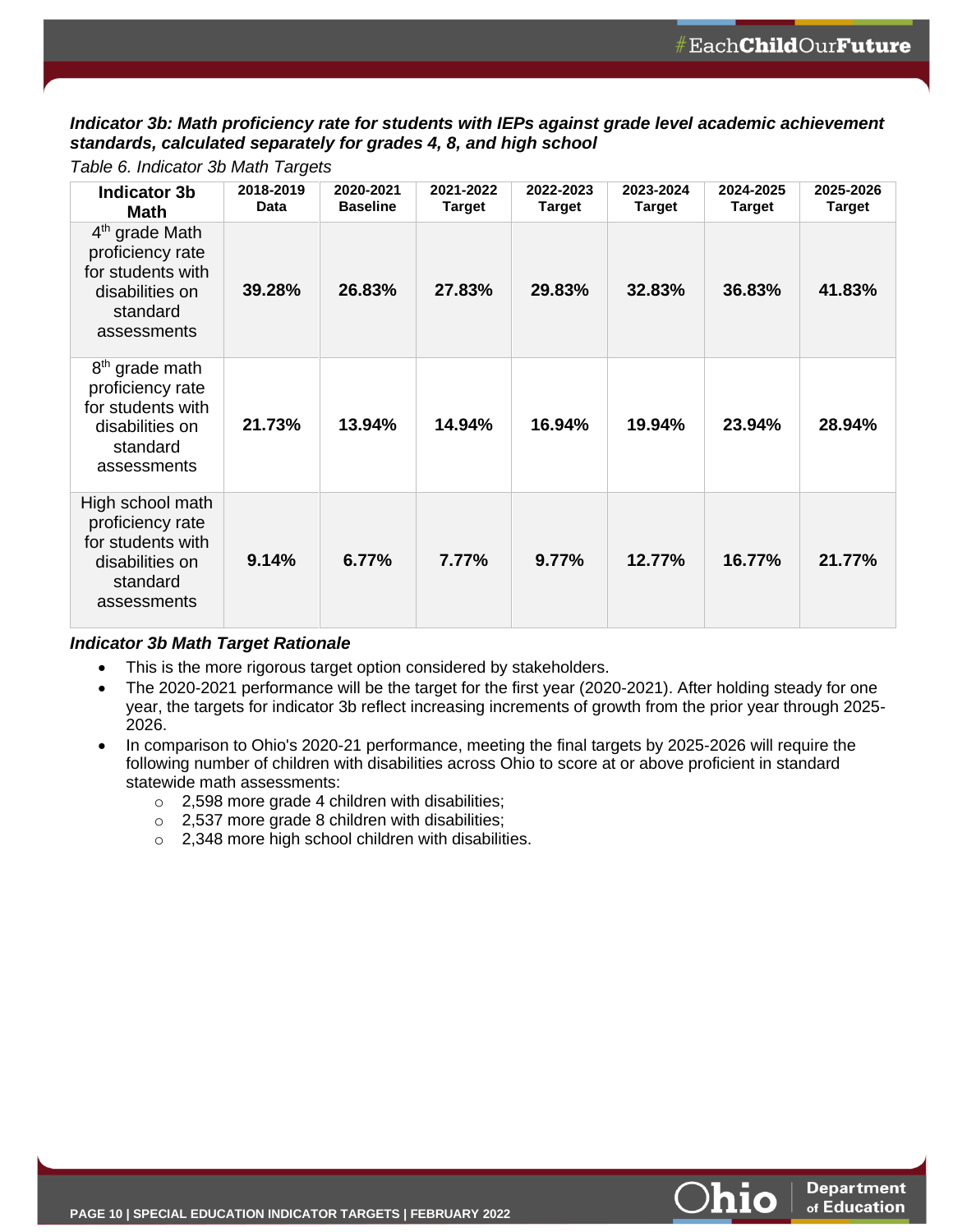*Indicator 3b: Reading proficiency rate for students with IEPs against grade level academic achievement standards, calculated separately for grades 4, 8, and high school*

*Table 7. Indicator 3b Reading Targets*

| Indicator 3b<br><b>Reading</b>                                                                                       | 2018-2019<br>Data | 2020-2021<br><b>Baseline</b> | 2021-2022<br><b>Target</b> | 2022-2023<br>Target | 2023-2024<br><b>Target</b> | 2024-2025<br>Target | 2025-2026<br>Target |
|----------------------------------------------------------------------------------------------------------------------|-------------------|------------------------------|----------------------------|---------------------|----------------------------|---------------------|---------------------|
| $4th$ grade reading<br>proficiency rate<br>for students with<br>disabilities on<br>standard<br>assessments           | 24.90%            | 21.86%                       | 22.86%                     | 24.86%              | 27.86%                     | 31.86%              | 36.86%              |
| 8 <sup>th</sup> grade reading<br>proficiency rate<br>for students with<br>disabilities on<br>standard<br>assessments | 13.59%            | 10.97%                       | 11.97%                     | 13.97%              | 16.97%                     | 20.97%              | 25.97%              |
| High school<br>reading<br>proficiency rate<br>for students with<br>disabilities on<br>standard<br>assessments        | 19.88%            | 17.84%                       | 18.84%                     | 20.84%              | 23.84%                     | 27.84%              | 32.84%              |

### *Indicator 3b Reading Target Rationale*

- This is the more rigorous target option considered by stakeholders.
- The 2020-2021 performance will be the target for the first year (2020-2021). After holding steady for one year, the targets for indicator 3b reflect increasing increments of growth from the prior year through 2025- 2026.
- In comparison to Ohio's 2020-21 performance, meeting the final targets by 2025-2026 will require the following number of children with disabilities across Ohio to score at or above proficient in standard statewide reading assessments:
	- $\circ$  2,614 more grade 4 children with disabilities;
	- o 2,542 more grade 8 children with disabilities;
	- o 2,586 more high school children with disabilities.

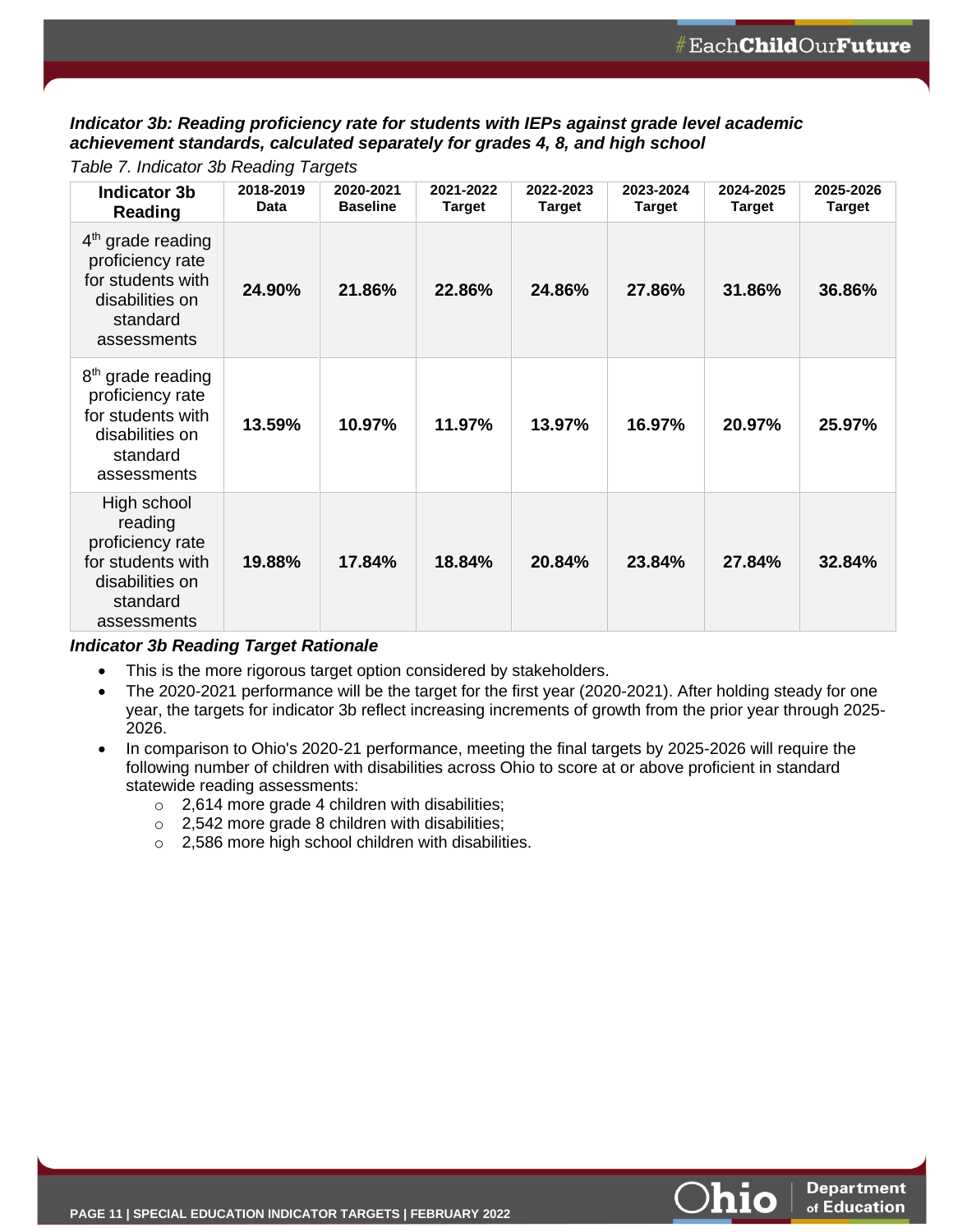*Indicator 3c: Math proficiency rate for students with IEPS against alternate academic achievement standards, calculated separately for grades 4, 8, and high school*

| <b>Indicator 3c Math</b>                                                                                           | 2018-2019<br><b>Data</b> | 2020-2021<br><b>Baseline</b> | 2021-2022<br>Target | 2022-2023<br><b>Target</b> | 2023-2024<br><b>Target</b> | 2024-2025<br><b>Target</b> | 2025-2026<br><b>Target</b> |
|--------------------------------------------------------------------------------------------------------------------|--------------------------|------------------------------|---------------------|----------------------------|----------------------------|----------------------------|----------------------------|
| $4th$ grade math<br>proficiency rate for<br>students with<br>disabilities on<br>alternate<br>assessments           | 71.90%                   | 30.60%                       | 31.60%              | 32.60%                     | 33.60%                     | 34.60%                     | 35.60%                     |
| 8 <sup>th</sup> grade math<br>proficiency rate for<br>students with<br>disabilities on<br>alternate<br>assessments | 72.76%                   | 35.67%                       | 36.67%              | 37.67%                     | 38.67%                     | 39.67%                     | 40.67%                     |
| High school math<br>proficiency rate for<br>students with<br>disabilities on<br>alternate<br>assessments           | 75.55%                   | 47.39%                       | 48.39%              | 49.39%                     | 50.39%                     | 51.39%                     | 52.39%                     |

#### *Table 8. Indicator 3c Math Targets*

#### *Indicator 3c Math Target Rationale*

- This is the more rigorous target option considered by stakeholders.
- The 2020-2021 performance will be the target for the first year (2020-2021). After holding steady for one year, the targets for Indicator 3c will increase by 1% from the previous year's performance through 2025- 2026.
- The release of the Alternate Assessment Decision-making Tool will impact the number of students taking alternate assessments. Students no longer eligible for the alternate assessment will transition to the standard assessment.
- Ohio's students with disabilities taking the alternate assessment are starting at a much higher rate of performance than students with disabilities taking the standard assessment, so the increments of growth proposed for indicator 3c are not as high as those proposed for indicator 3b.
- In comparison to Ohio's 2020-21 performance, meeting the final targets by 2025-2026 will require the following number of children with disabilities across Ohio to score at or above proficient in alternate statewide math assessments:
	- $\circ$  76 more grade 4 children with disabilities;
	- o 83 more grade 8 children with disabilities;
	- o 105 more high school children with disabilities.

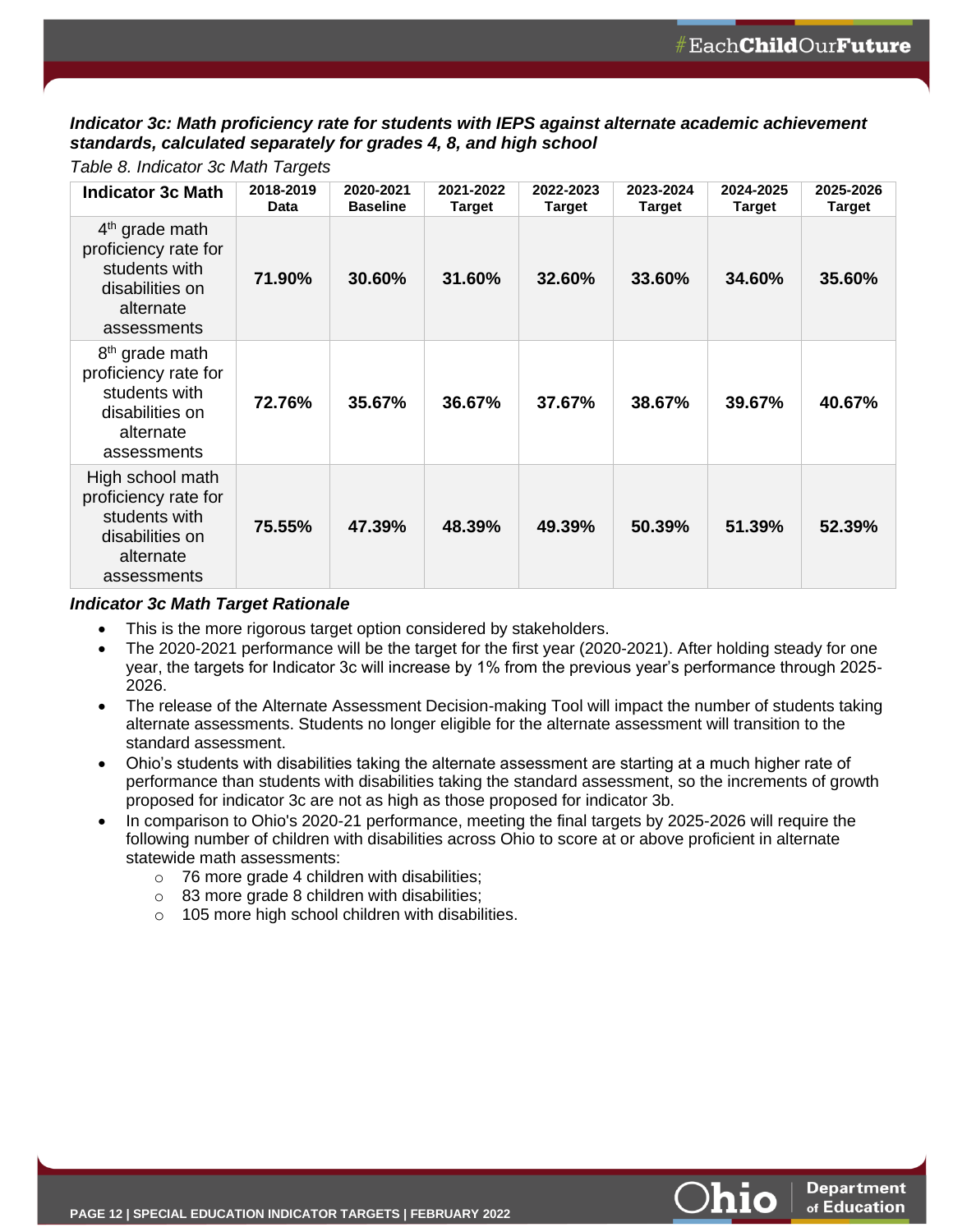*Indicator 3c: Reading proficiency rate for students with IEPs against alternate academic achievement standards, calculated separately for grades 4, 8, and high school*

*Table 9. Indicator 3c Reading Targets*

| <b>Indicator 3c</b><br>Reading                                                                                        | 2018-2019<br><b>Data</b> | 2020-2021<br><b>Baseline</b> | 2021-2022<br>Target | 2022-2023<br><b>Target</b> | 2023-2024<br><b>Target</b> | 2024-2025<br>Target | 2025-2026<br>Target |
|-----------------------------------------------------------------------------------------------------------------------|--------------------------|------------------------------|---------------------|----------------------------|----------------------------|---------------------|---------------------|
| $4th$ grade reading<br>proficiency rate for<br>students with<br>disabilities on<br>alternate<br>assessments           | 83.94%                   | 51.72%                       | 52.72%              | 53.72%                     | 54.72%                     | 55.72%              | 56.72%              |
| 8 <sup>th</sup> grade reading<br>proficiency rate for<br>students with<br>disabilities on<br>alternate<br>assessments | 86.07%                   | 42.44%                       | 43.44%              | 44.44%                     | 45.44%                     | 46.44%              | 47.44%              |
| High school<br>reading proficiency<br>rate for students<br>with disabilities on<br>alternate<br>assessments           | 79.13%                   | 45.61%                       | 46.61%              | 47.61%                     | 48.61%                     | 49.61%              | 50.61%              |

### *Indicator 3c Reading Target Rationale*

- This is the more rigorous target option considered by stakeholders.
- The 2020-2021 performance will be the target for the first year (2020-2021). After holding steady for one year, the targets for indicator 3c will increase by 1% from the previous year's performance through 2025- 2026.
- The release of the Alternate Assessment Decision-making Tool will impact the number of students taking alternate assessments. Students no longer eligible for the alternate assessment will transition to the standard assessment.
- Ohio's students with disabilities taking the alternate assessment are starting at a much higher rate of performance than students with disabilities taking the standard assessment, so the increments of growth proposed for indicator 3c are not as high as those proposed for indicator 3b.
- In comparison to Ohio's 2020-21 performance, meeting the final targets by 2025-2026 will require the following number of children with disabilities across Ohio to score at or above proficient in alternate statewide reading assessments:
	- $\circ$  76 more grade 4 children with disabilities;
	- $\circ$  83 more grade 8 children with disabilities;
	- o 107 more high school children with disabilities.

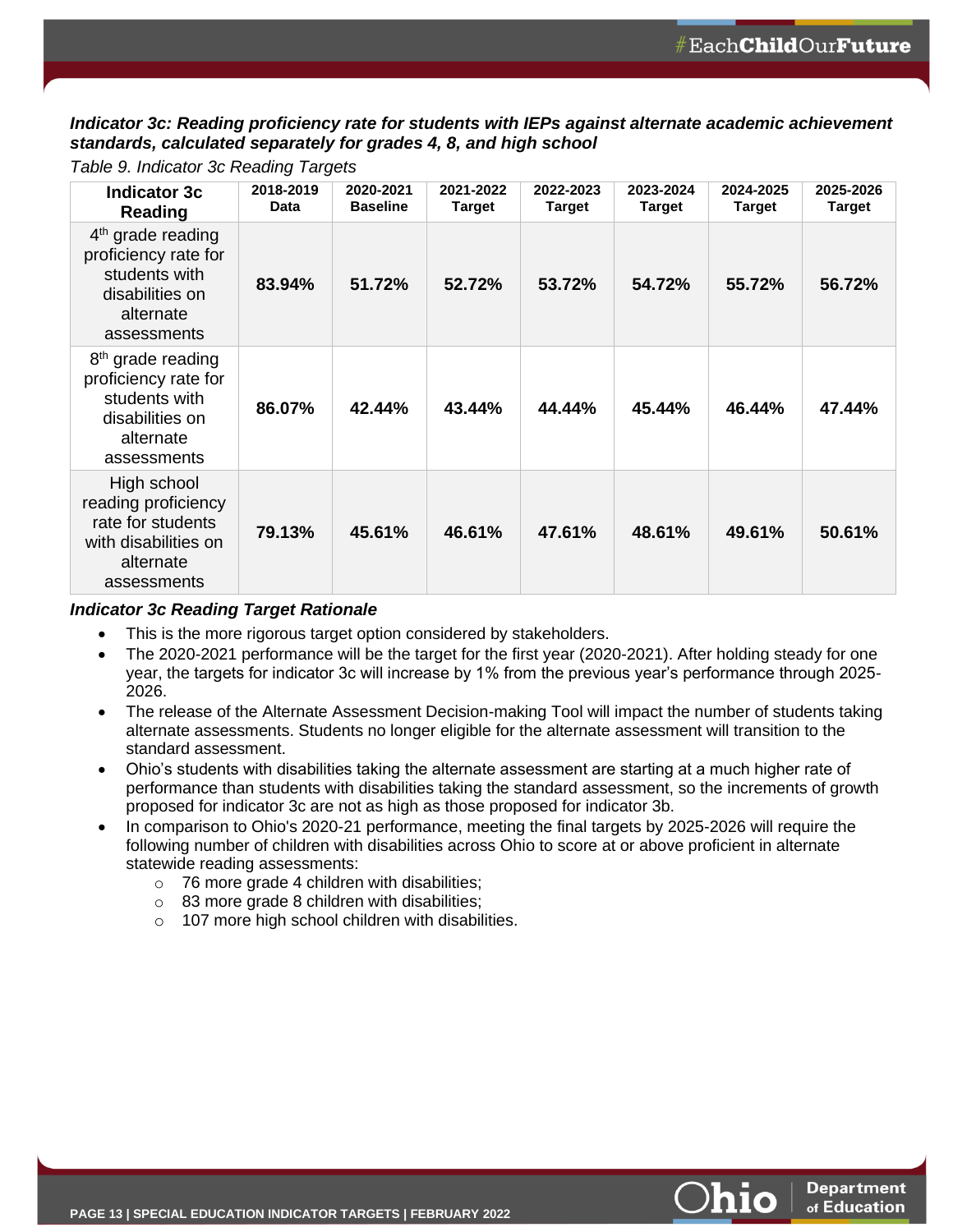*Indicator 3d: Gap in math proficiency rates for students with IEPs and all students against grade level academic achievement standards, calculated separately for grades 4, 8, and high school*

| <b>Indicator 3d</b><br>Math                   | 2018-2019<br>Data | 2020-2021<br><b>Baseline</b> | 2021-2022<br><b>Target</b> | 2022-2023<br><b>Target</b> | 2023-2024<br><b>Target</b> | 2024-2025<br><b>Target</b> | 2025-2026<br><b>Target</b> |
|-----------------------------------------------|-------------------|------------------------------|----------------------------|----------------------------|----------------------------|----------------------------|----------------------------|
| $4th$ grade math<br>proficiency gap           | 30.11%            | 33.01%                       | 32.01%                     | 31.01%                     | 30.01%                     | 29.01%                     | 28.01%                     |
| 8 <sup>th</sup> grade math<br>proficiency gap | 38.11%            | 39.28%                       | 38.28%                     | 37.28%                     | 36.28%                     | 35.28%                     | 34.28%                     |
| High school math<br>proficiency gap           | 32.04%            | 31.91%                       | 30.91%                     | 29.91%                     | 28.91%                     | 27.91%                     | 26.91%                     |

*Table 10. Indicator 3d Math Targets*

### *Indicator 3d Math Target Rationale*

- This is the more rigorous target option considered by stakeholders.
- The 2020-2021 performance will be the target for the first year (2020-2021). After holding steady for one year, the targets for indicator 3d will decrease by 1% from the prior year through 2025-2026, resulting in a smaller gap between students with disabilities and all students.
- The ideal scenario for decreasing the gap is for the performance of all students to still improve over time, with the rate of improvement for students with disabilities outpacing that of all students in order to decrease the gap. With this goal in mind, gap targets may be harder to meet, especially with the decline in the 2020-2021 performance of students with disabilities due to interruptions in modes of instruction and services during the pandemic.
- In comparison to Ohio's 2020-21 performance, meeting the final targets by 2025-2026 will require the following number of children with disabilities across Ohio to score at or above proficient on statewide math assessments, assuming no change in the proficiency rate for all students:
	- o 866 more grade 4 children with disabilities;
	- o 846 more grade 8 children with disabilities;
	- o 783 more high school children with disabilities.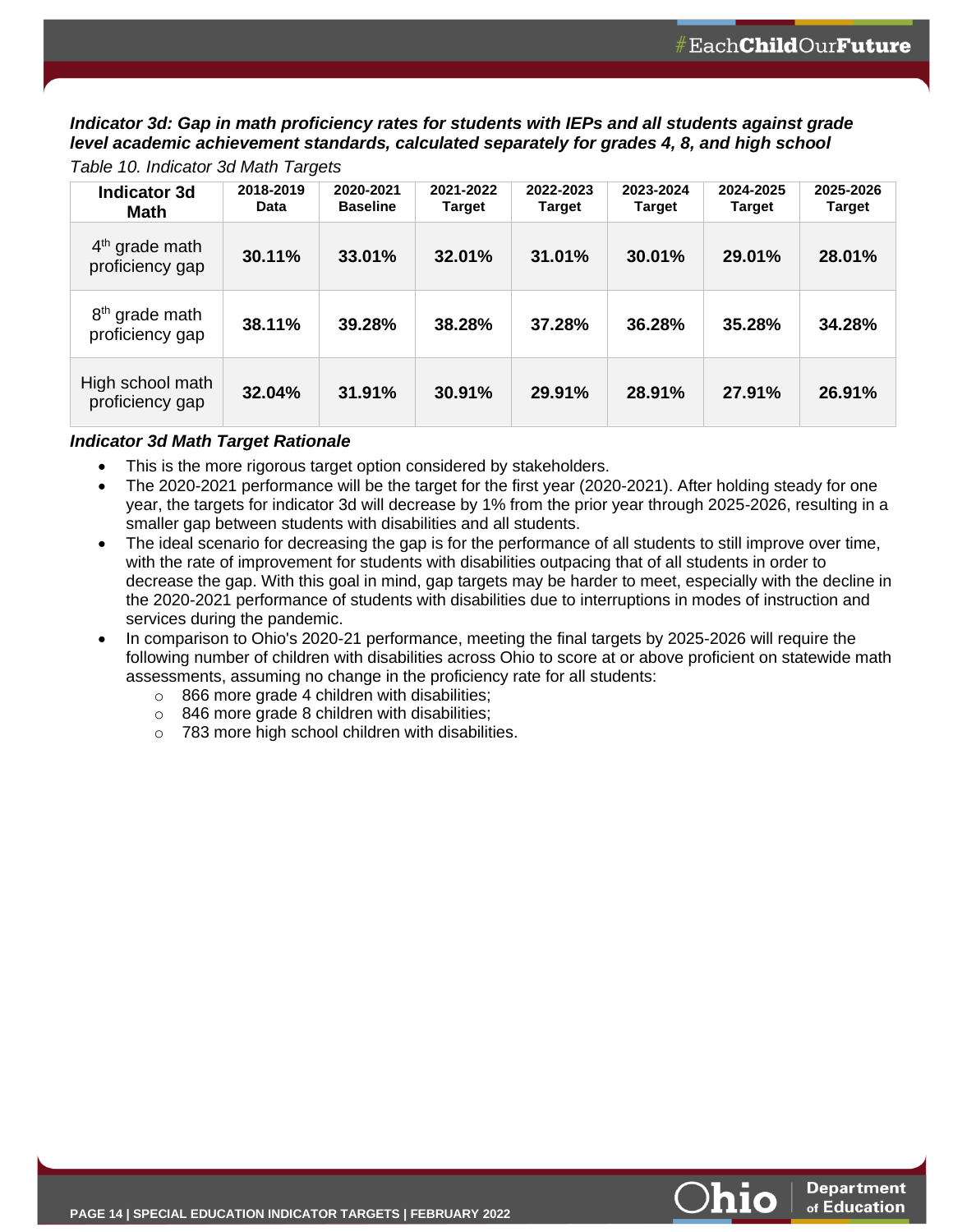*Indicator 3d: Gap in reading proficiency rates for students with IEPs and all students against grade level academic achievement standards, calculated separately for grades 4, 8, and high school*

| <b>Indicator 3d</b><br>Reading                   | 2018-2019<br>Data | 2020-2021<br><b>Baseline</b> | 2021-2022<br><b>Target</b> | 2022-2023<br><b>Target</b> | 2023-2024<br><b>Target</b> | 2024-2025<br><b>Target</b> | 2025-2026<br><b>Target</b> |
|--------------------------------------------------|-------------------|------------------------------|----------------------------|----------------------------|----------------------------|----------------------------|----------------------------|
| $4th$ grade reading<br>proficiency gap           | 32.31%            | 34.24%                       | 33.24%                     | 32.24%                     | 31.24%                     | 30.24%                     | 29.24%                     |
| 8 <sup>th</sup> grade reading<br>proficiency gap | 38.65%            | 41.87%                       | 40.87%                     | 39.87%                     | 38.87%                     | 37.87%                     | 36.87%                     |
| High school<br>reading<br>proficiency gap        | 40.03%            | 44.65%                       | 43.65%                     | 42.65%                     | 41.65%                     | 40.65%                     | 39.65%                     |

*Table 11. Indicator 3d Reading Targets*

### *Indicator 3d Reading Target Rationale*

- This is the more rigorous target option considered by stakeholders.
- The 2020-2021 performance will be the target for the first year (2020-2021). After holding steady for one year, the targets for indicator 3d will decrease by 1% from the prior year through 2025-2026, resulting in a smaller gap between students with disabilities and all students.
- The ideal scenario for decreasing the gap is for the performance of all students to still improve over time, with the rate of improvement for students with disabilities outpacing that of all students in order to decrease the gap. With this goal in mind, gap targets may be harder to meet, especially with the decline in the 2020-2021 performance of students with disabilities due to interruptions in modes of instruction and services during the pandemic.
- <span id="page-16-0"></span>• In comparison to Ohio's 2020-21 performance, meeting the final targets by 2025-2026 will require the following number of children with disabilities across Ohio to score at or above proficient on statewide reading assessments, assuming no change in the proficiency rate for all students:
	- o 871 more grade 4 children with disabilities;
	- o 848 more grade 8 children with disabilities;
	- o 862 more high school children with disabilities.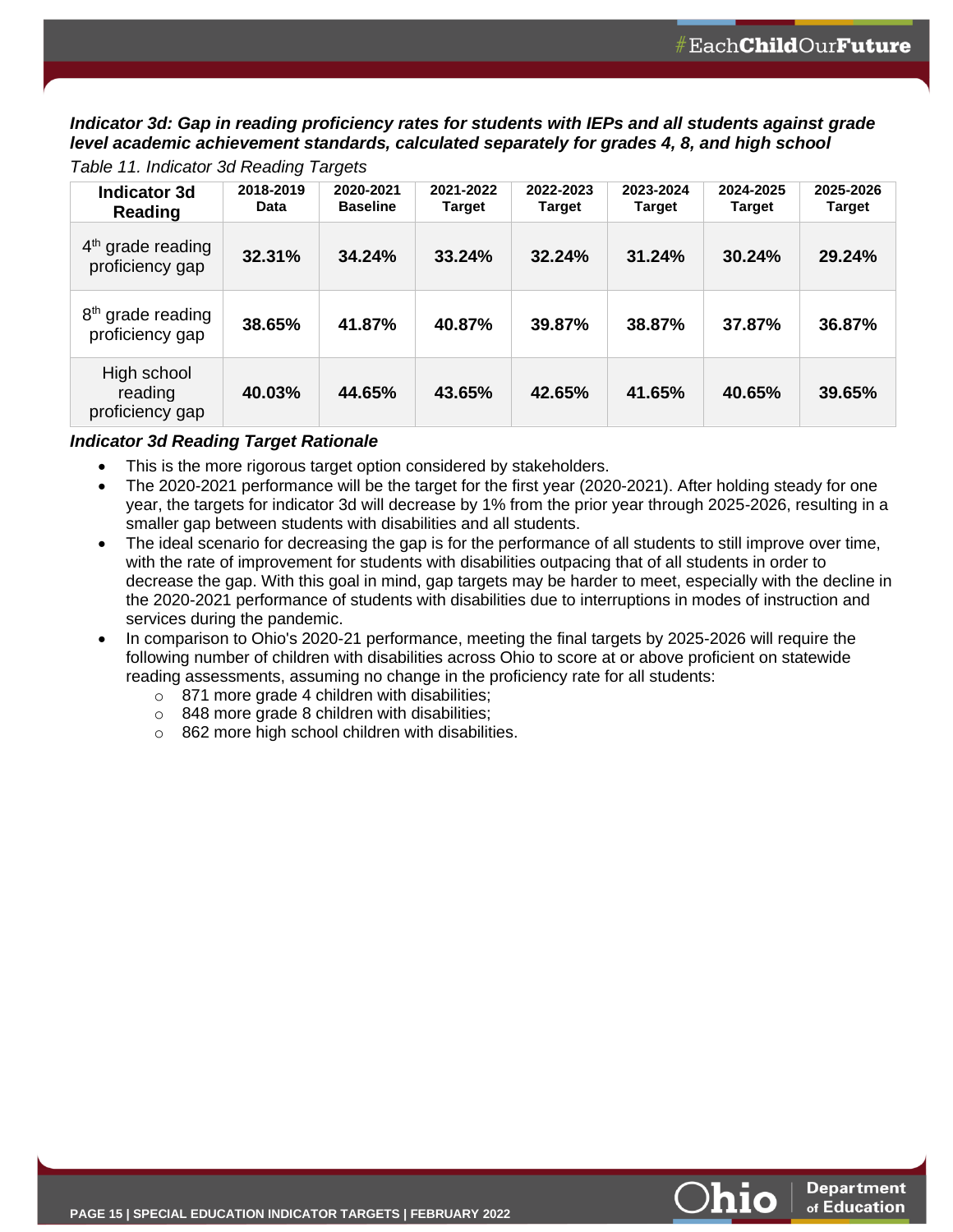# **Discipline and School-age Environments**

### <span id="page-17-0"></span>**Indicator 4a: Discipline Discrepancy**

### *Percentage of districts with a discipline discrepancy of 1% or greater between students with and without disabilities for three consecutive years*

*Table 12. Indicator 4a Targets*

| <b>Indicator 4a</b>                                                                                                                                                          | 2018-2019       | 2019-2020   | 2020-2021     | 2021-2022     | 2022-2023 | 2023-2024     | 2024-2025     | 2025-2026     |
|------------------------------------------------------------------------------------------------------------------------------------------------------------------------------|-----------------|-------------|---------------|---------------|-----------|---------------|---------------|---------------|
|                                                                                                                                                                              | <b>Baseline</b> | <b>Data</b> | <b>Target</b> | <b>Target</b> | Target    | <b>Target</b> | <b>Target</b> | <b>Target</b> |
| Percentage of<br>districts with a<br>discipline<br>discrepancy of<br>1% or greater<br>between students<br>with and without<br>disabilities for<br>three consecutive<br>years | 25.00%          | 20.00%      | 20.00%        | 20.00%        | 20.00%    | 20.00%        | 17.50%        | 15.00%        |

### *Indicator 4a Target Rationale*

- This option is a middle ground between the two original target options considered by stakeholders.
- In comparison to Ohio's 2019-2020 performance, meeting the final target of 15% by 2025-2026 will require five fewer districts across Ohio to have a discipline discrepancy of 1% or greater between students with and without disabilities.
- Exclusionary discipline is an access to education issue. This indicator directly affects graduation rates and dropout rates for students with disabilities.
- <span id="page-17-1"></span>• There are ongoing equity issues in exclusionary discipline practices for students with disabilities. Kids are attached to these numbers, so we need to see a decline in discipline discrepancies over time.

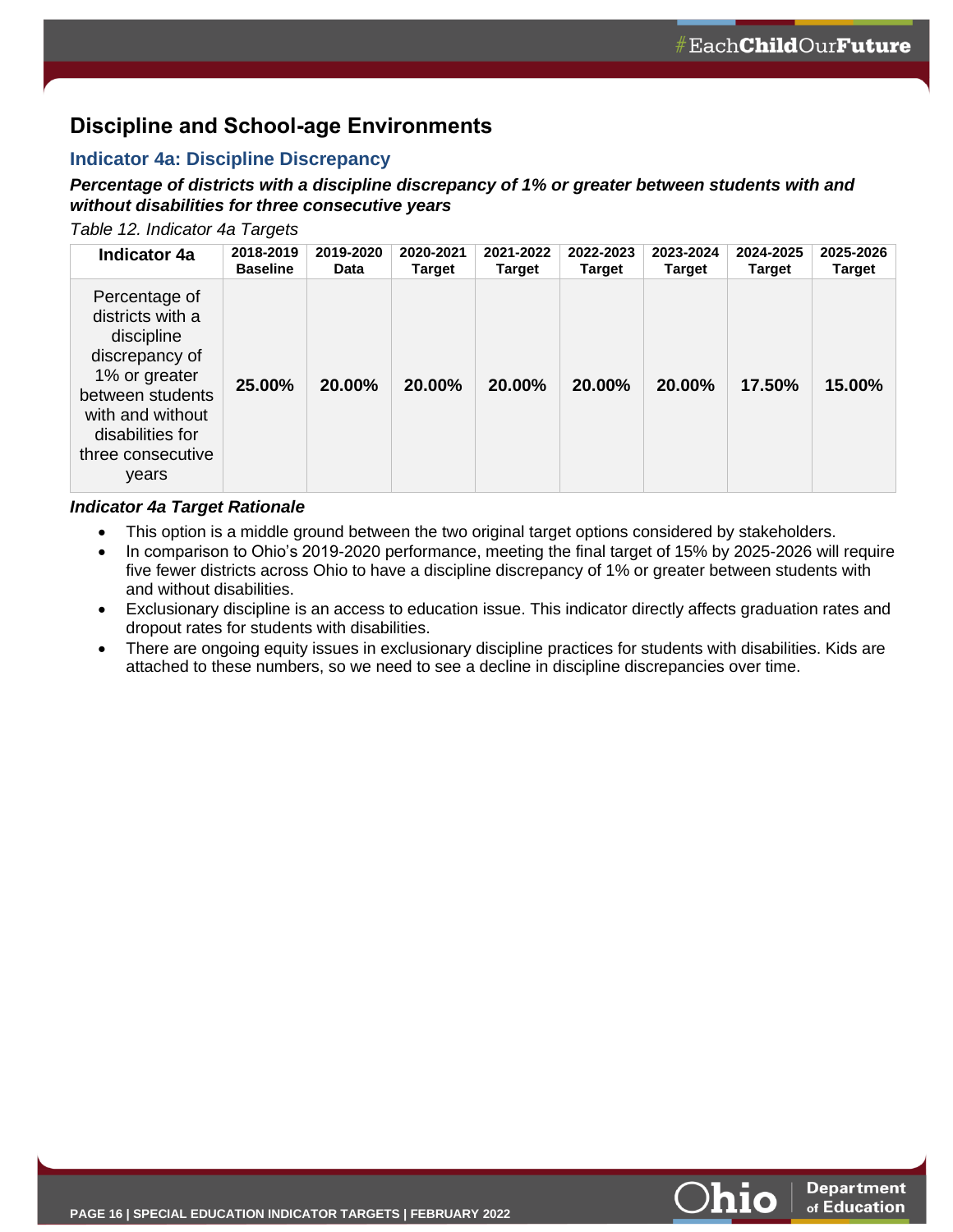### **Indicator 5: School-age Least Restrictive Environments**

*Percentage of children with IEPs aged 5 who are enrolled in kindergarten and aged 6 through 21 served: (a) inside the regular class 80% or more of the day; (b) inside the regular class less than 40% of the day; and (c) in separate schools, residential facilities, or homebound/hospital placements.*

### *Table 13. Indicator 5 Targets*

| Indicator 5                                                                                   | 2020-2021<br><b>Baseline</b> | 2020-2021<br><b>Target</b> | 2021-2022<br><b>Target</b> | 2022-2023<br>Target | 2023-2024<br>Target | 2024-2025<br><b>Target</b> | 2025-2026<br><b>Target</b> |
|-----------------------------------------------------------------------------------------------|------------------------------|----------------------------|----------------------------|---------------------|---------------------|----------------------------|----------------------------|
| 5a: Percentage of<br>school-age students<br>with disabilities in<br>regular class $\geq 80\%$ | 64.80%                       | 64.80%                     | 65.00%                     | 66.00%              | 67.00%              | 68.00%                     | 69.00%                     |
| 5b: Percentage of<br>school-age students<br>with disabilities in<br>regular class $<$ 40%     | 11.86%                       | 11.86%                     | 11.80%                     | 11.75%              | 11.50%              | 11.25%                     | 11.00%                     |
| 5c: Percentage of<br>school-age students<br>with disabilities in<br>separate settings         | 3.62%                        | 3.62%                      | 3.60%                      | 3.56%               | 3.54%               | 3.53%                      | 3.51%                      |

#### *Indicator 5 Target Rationale*

### <span id="page-18-0"></span>*Indicator 5a Target Rationale*

- This is the more rigorous target option considered by stakeholders.
- Data show that more than 1% of growth per year previously has been attained. The anticipated development and implementation of an integrated model for a statewide multi-tiered system of support may result in more inclusive placements and a less restrictive environment for students with disabilities over time.
- In comparison to Ohio's 2020-2021 performance, meeting the final target of 69% by 2025-2026 will require 10,577 more school-age children with disabilities across Ohio to be served inside the regular class 80% or more of the day.

### *Indicator 5b Target Rationale*

- This is the more rigorous target option considered by stakeholders.
- With additional strategies and supports in place, 11% should be an appropriate target by 2025-2026.
- In comparison to Ohio's 2020-2021 performance, meeting the final target of 11% by 2025-2026 will require 2,163 school-age children with disabilities across Ohio to move to less restrictive environments.

### *Indicator 5c Target Rationale*

- This option represents a middle ground between the two target options originally considered by stakeholders.
- In comparison to Ohio's 2020-2021 performance, meeting the final target of 3.51% by 2025-2026 will require 267 school-age children with disabilities across Ohio to move to less restrictive environments.
- These targets recognize that separate facilities must be part of a full continuum of placements, while striving for a continued decrease over time in students with disabilities placed in the most restrictive environments.

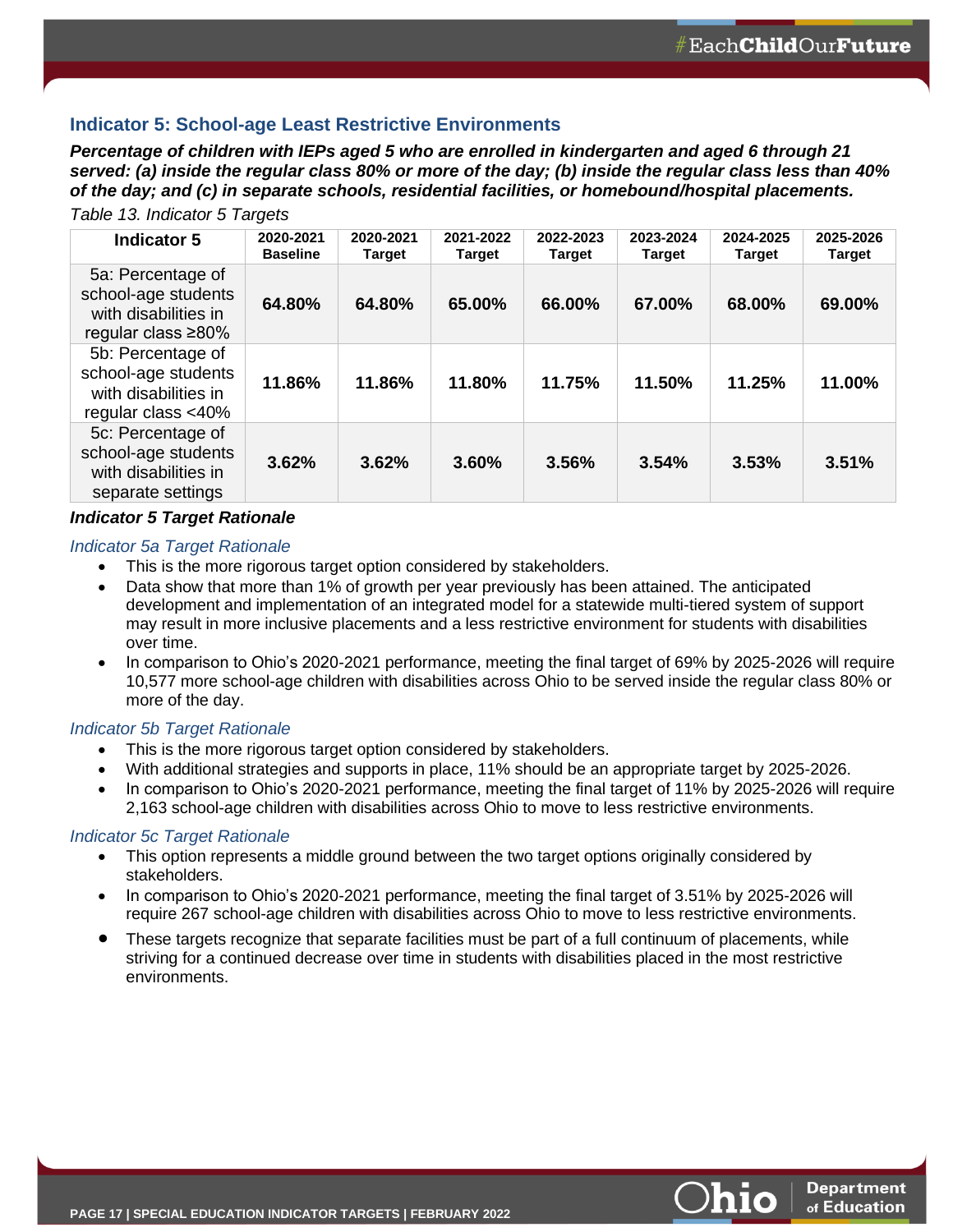# **Preschool Environments and Outcomes**

### <span id="page-19-0"></span>**Indicator 6: Preschool Least Restrictive Environments**

*Percentage of children with IEPs aged 3 through 5 who are enrolled in a preschool program attending a: (a) regular early childhood program and receiving the majority of special education and related services in the regular early childhood program; (b) separate special education class, separate school or residential facility; and (c) receiving special education and related services in the home.*

### *Table 14. Indicator 6 Targets*

| Indicator 6                                                                                            | 2020-2021<br><b>Baseline</b> | 2020-2021<br><b>Target</b> | 2021-2022<br><b>Target</b> | 2022-2023<br>Target | 2023-2024<br><b>Target</b> | 2024-2025<br><b>Target</b> | 2025-2026<br>Target |
|--------------------------------------------------------------------------------------------------------|------------------------------|----------------------------|----------------------------|---------------------|----------------------------|----------------------------|---------------------|
| 6a: Percentage of<br>preschool students<br>with disabilities in<br>regular class                       | 66.81%                       | 66.81%                     | 67.00%                     | 70.00%              | 73.00%                     | 76.00%                     | 80.00%              |
| 6b: Percentage of<br>preschool students<br>with disabilities in<br>separate settings                   | 18.94%                       | 18.94%                     | 18.00%                     | 16.00%              | 14.00%                     | 12.00%                     | 10.00%              |
| 6c: Percentage of<br>preschool students<br>with disabilities ages<br>3-5 receiving<br>services at home | 2.98%                        | 2.98%                      | 2.98%                      | 2.50%               | 2.20%                      | 1.80%                      | 1.55%               |

### *Indicator 6 Target Rationale*

### <span id="page-19-1"></span>*Indicators 6a and 6b Target Rationale*

- This is the more rigorous target option considered by stakeholders.
- This approach keeps the 2021-2022 target closer to the 2020-2021 data in recognition of the ongoing impact of the pandemic, then shows ambitious improvement each year to get Ohio to 80% on indicator 6a and 10% on indicator 6b by 2025-2026.
- In comparison to Ohio's 2020-2021 performance on indicator 6a, meeting the final target of 80% by 2025- 2026 will require 2,507 more preschool children across Ohio to attend regular early childhood programs.
- In comparison to Ohio's 2020-2021 performance on indicator 6b, meeting the final target of 10% by 2025- 2026 will require 1,699 preschool children across Ohio to move to less restrictive environments.
- The state's improvement strategies and initiatives impacting this indicator put Ohio in position to meet these targets.

### *Indicator 6c Target Rationale*

- This approach keeps the 2021-2022 target at baseline in recognition of the ongoing impact of the pandemic and the change in measurement, then shows steady improvement to get Ohio back to, and exceeding, the previous 2019-2020 rate at 1.55%.
- In comparison to Ohio's 2020-2021 performance, meeting the final target of 1.55% by 2025-2026 will require 271 preschool children across Ohio to move to less restrictive environments.

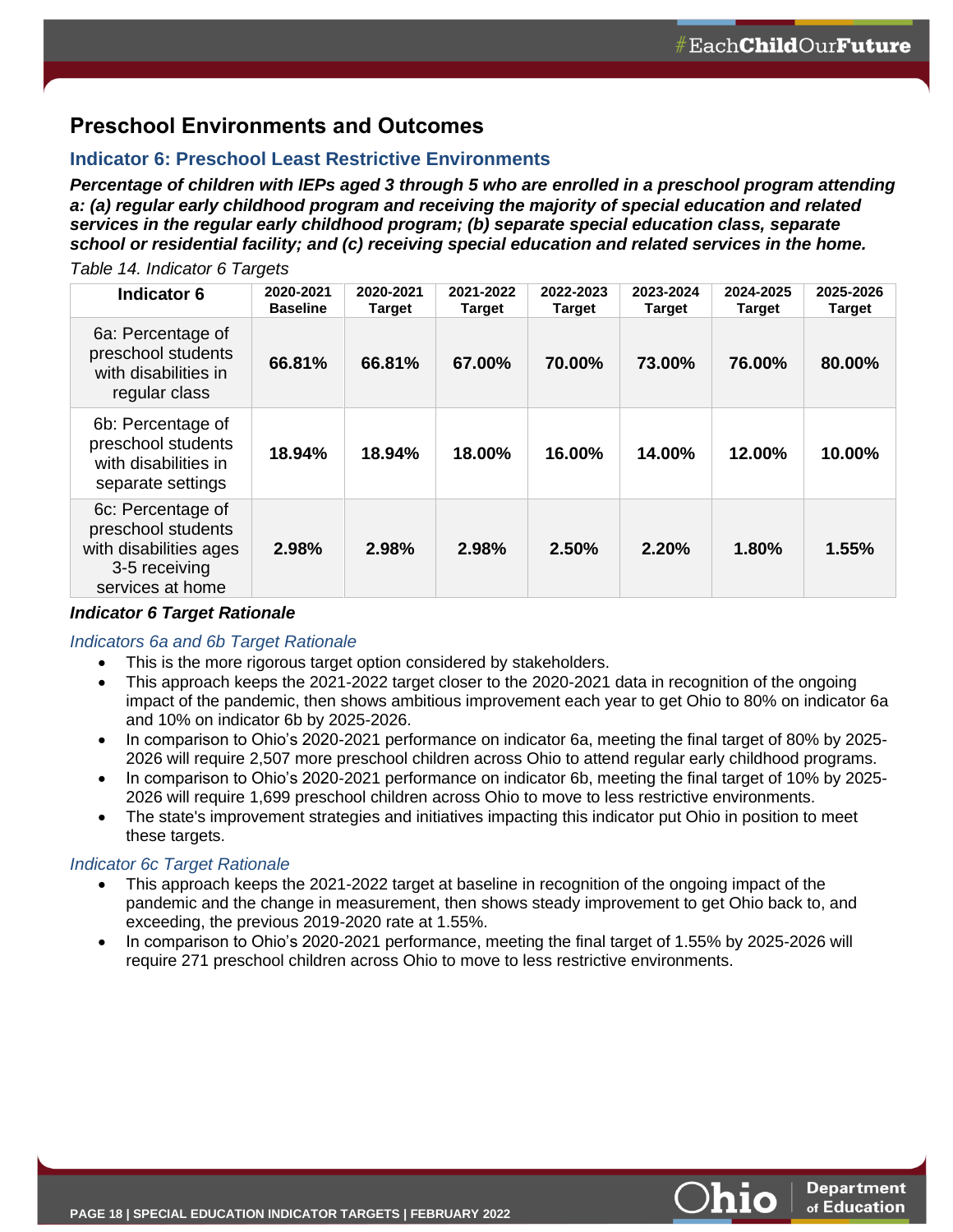**Department** 

of Education

<u> Ohio</u>

### **Indicator 7: Preschool Outcomes**

*Percentage of preschool children aged 3 through 5 with IEPs who demonstrate improved (a) positive social-emotional skills; (b) acquisition and use of knowledge and skills; and (c) use of appropriate behaviors to meet their needs.*

| <b>Indicator 7</b>                                                                                                                                                                 | 2008-2009<br><b>Baseline</b> | 2019-2020<br>Data | 2020-2021<br><b>Target</b> | 2021-2022<br><b>Target</b> | 2022-2023<br><b>Target</b> | 2023-2024<br><b>Target</b> | 2024-2025<br>Target | 2025-2026<br><b>Target</b> |
|------------------------------------------------------------------------------------------------------------------------------------------------------------------------------------|------------------------------|-------------------|----------------------------|----------------------------|----------------------------|----------------------------|---------------------|----------------------------|
| 7a1: Percentage<br>of preschool<br>children with<br>disabilities who<br>substantially<br>increased their<br>rate of growth in<br>positive social-<br>emotional skills              | 64.70%                       | 81.79%            | 81.90%                     | 82.20%                     | 82.50%                     | 82.85%                     | 83.25%              | 83.70%                     |
| 7a2: Percentage<br>of preschool<br>children with<br>disabilities who<br>were functioning<br>within age<br>expectations in<br>positive social-<br>emotional skills                  | 47.40%                       | 50.91%            | 50.91%                     | 50.91%                     | 50.91%                     | 51.00%                     | 51.20%              | 51.40%                     |
| 7b1: Percentage<br>of preschool<br>children with<br>disabilities who<br>substantially<br>increased their<br>rate of growth in<br>the acquisition &<br>use of knowledge<br>& skills | 65.90%                       | 80.82%            | 80.91%                     | 81.20%                     | 81.50%                     | 81.85%                     | 82.25%              | 82.70%                     |
| 7b2: Percentage<br>of preschool<br>children with<br>disabilities who<br>were functioning<br>within age<br>expectations in the<br>acquisition and<br>use of knowledge<br>and skills | 45.70%                       | 48.46%            | 48.53%                     | 48.73%                     | 48.93%                     | 49.20%                     | 49.50%              | 49.80%                     |

*Table 15. Indicator 7 Targets*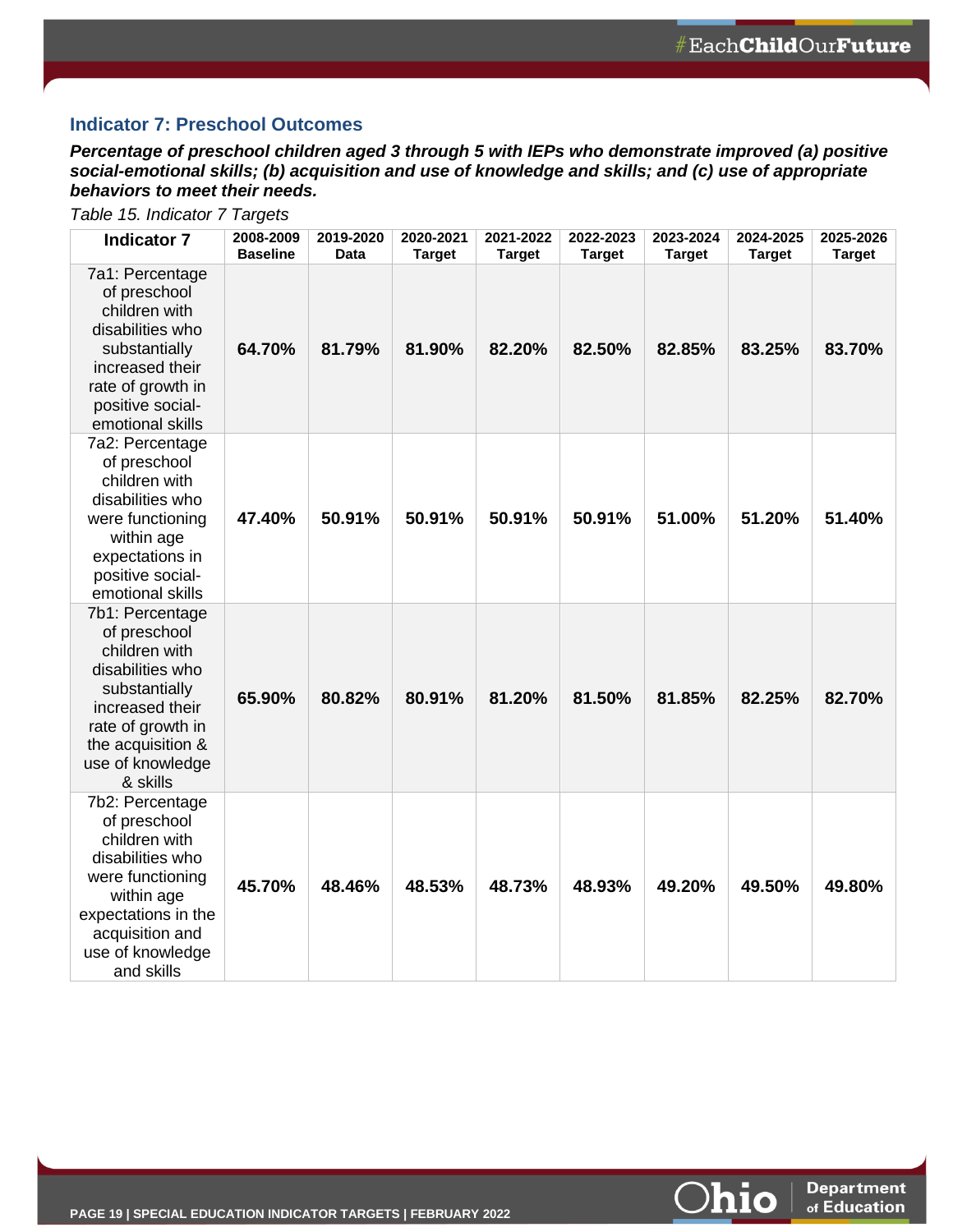| <b>Indicator 7</b>                                                                                                                                                                          | 2008-2009<br><b>Baseline</b> | 2019-2020<br><b>Data</b> | 2020-2021<br>Target | 2021-2022<br>Target | 2022-2023<br>Target | 2023-2024<br>Target | 2024-2025<br>Target | 2025-2026<br><b>Target</b> |
|---------------------------------------------------------------------------------------------------------------------------------------------------------------------------------------------|------------------------------|--------------------------|---------------------|---------------------|---------------------|---------------------|---------------------|----------------------------|
| 7c1: Percentage of<br>preschool students<br>with disabilities<br>who substantially<br>increased their<br>rate of growth in<br>the use of<br>appropriate<br>behaviors to meet<br>their needs | 66.90%                       | 83.21%                   | 83.31%              | 83.60%              | 83.90%              | 84.25%              | 84.65%              | 85.10%                     |
| 7c2: Percentage of<br>preschool children<br>with disabilities<br>who were<br>functioning within<br>age expectations<br>in the use of<br>appropriate<br>behaviors to meet<br>their needs     | 59.20%                       | 59.80%                   | 59.90%              | 60.10%              | 60.30%              | 60.55%              | 60.85%              | 61.15%                     |

### *Indicator 7 Target Rationale*

### *Indicator 7a1 Target Rationale*

- Per stakeholder request, this approach represents a middle ground between the two original target options considered by stakeholders.
- In comparison to Ohio's 2019-2020 performance, meeting the final target of 83.7% by 2025-2026 will require 132 more preschool children across Ohio to improve their rate of growth in positive socialemotional skills.
- The rigor of these targets recognizes the importance of this area in the development of young children.

### *Indicator 7a2 Target Rationale*

- Ohio's previous targets for 7a2 were rigorous but not attainable. Over six years, Ohio only met the target for one year.
- The pandemic continues to impact these data and gradual recovery over time is anticipated.
- Performance on 7a2 has hovered right around and mostly below 50% for the previous six years.
- Targets for 2020-2021 through 2022-2023 reflect the 2019-2020 performance then increase by approximately 0.1% in 2023-2024 and 0.2% in 2024-2025 and 2025-2026.
- In comparison to Ohio's 2019-2020 performance, meeting the final target of 51.4% by 2025-26 will require 39 more preschool children across Ohio to function within age expectations in positive social-emotional skills.
- All 2025-2026 targets for indicator 7a reflect improvement over baseline (2008-09) and 2019-20 performance.

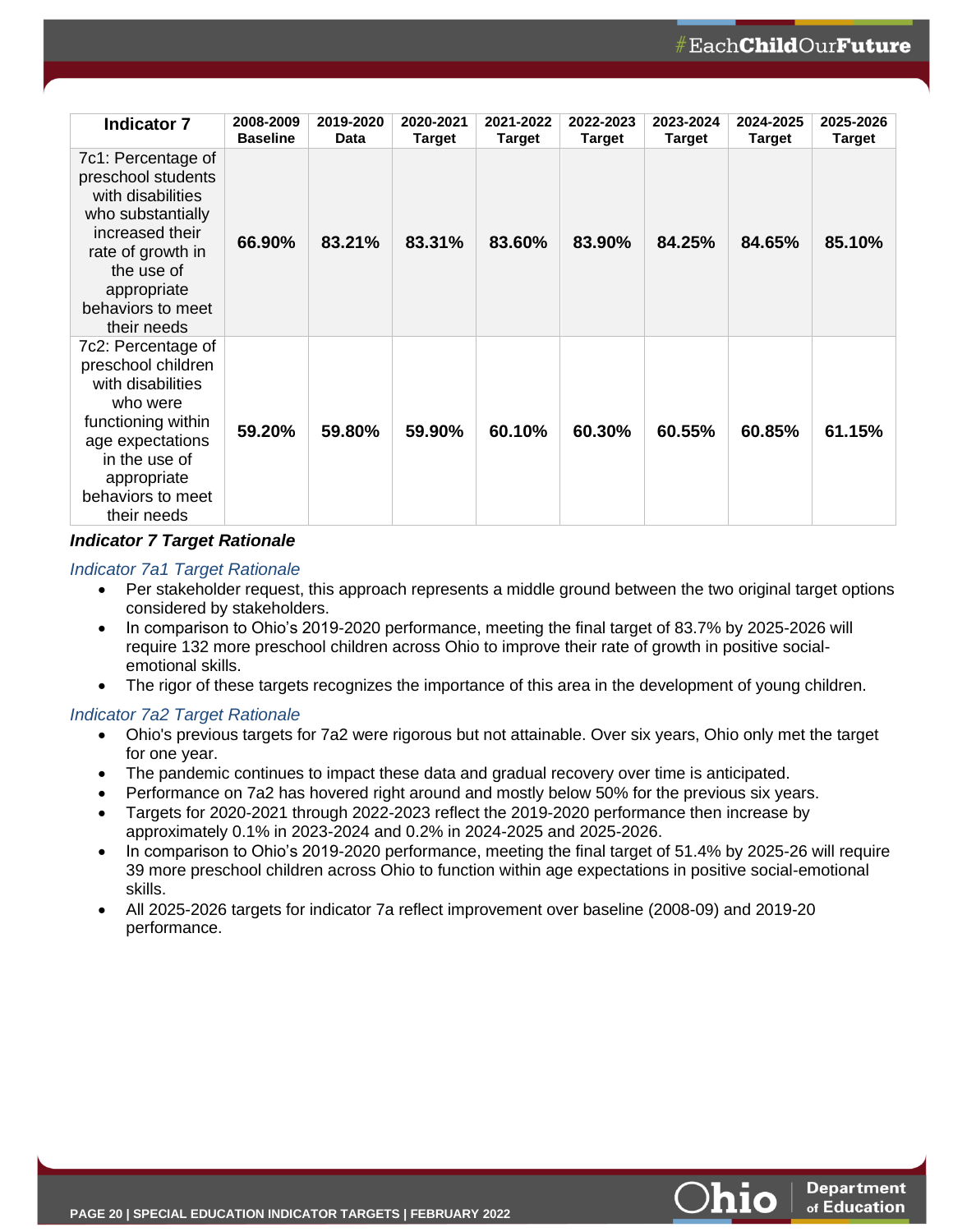### *Indicator 7b1 Target Rationale*

- Per stakeholder request, this approach represents a middle ground between the two original target options considered by stakeholders.
- In comparison to Ohio's 2019-2020 performance, meeting the final target of 82.7% by 2025-26 will require 131 more preschool children across Ohio to improve their rate of growth in the acquisition and use of knowledge and skills.
- These targets allow for a more gradual increase, while also representing more rigorous targets over time.

### *Indicator 7b2 Target Rationale*

- Per stakeholder request, this approach represents a middle ground between the two original target options considered by stakeholders.
- In comparison to Ohio's 2019-2020 performance, meeting the final target of 49.8% by 2025-2026 will require 105 more preschool children across Ohio to function within age expectations in the acquisition and use of knowledge and skills.
- This approach is appropriately rigorous while still reflecting the needs of preschoolers with disabilities.

### *Indicator 7c1 Target Rationale*

- Per stakeholder request, this approach represents a middle ground between the two original target options considered by stakeholders.
- In comparison to Ohio's 2019-2020 performance, meeting the final target of 85.1% by 2025-2026 will require 123 more preschool children across Ohio to improve their rate of growth in the use of appropriate behaviors to meet their needs.
- This approach is appropriately rigorous while still reflecting the needs of preschoolers with disabilities.

### *Indicator 7c2 Target Rationale*

- Per stakeholder request, this approach represents a middle ground between the two original target options considered by stakeholders.
- In comparison to Ohio's 2019-2020 performance, meeting the final target of 61.15% by 2025-2026 will require 106 more preschool children across Ohio to function within age expectations in the use of appropriate behaviors to meet their needs.
- <span id="page-22-0"></span>• This approach is appropriately rigorous while still reflecting the needs of preschoolers with disabilities. Stakeholders recognize the importance of the foundational skills for preschool children measured by this part of the indicator.

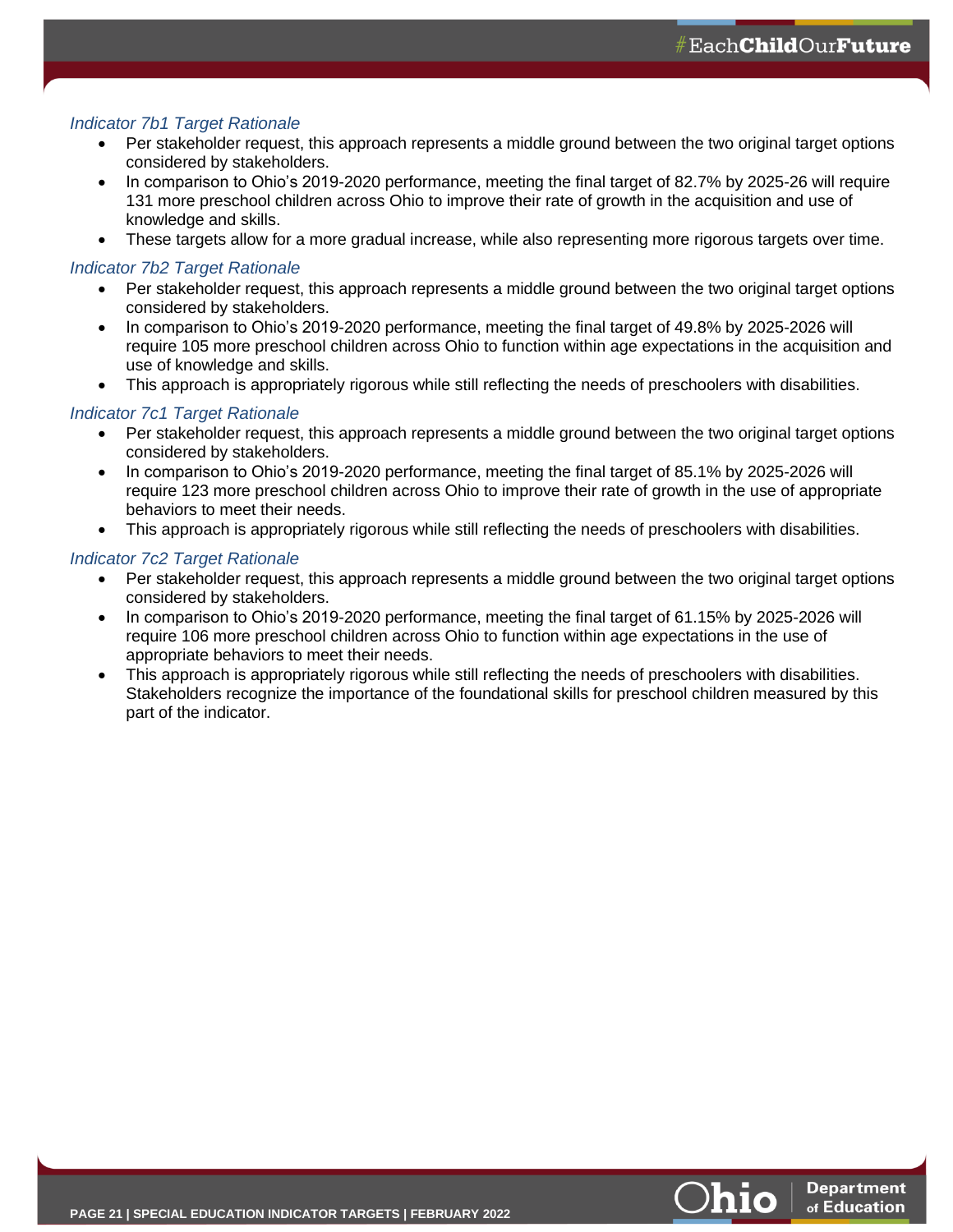# **Family Involvement**

### <span id="page-23-0"></span>**Indicator 8: Family Involvement**

*Percentage of parents with a child receiving special education services who report that schools facilitated parent involvement as a means of improving services and results for children with disabilities*

*Table 16. Indicator 8 Targets*

| Indicator 8                                                                                                                                                                                                         | 2019-2020       | 2020-2021 | 2021-2022     | 2022-2023 | 2023-2024     | 2024-2025     | 2025-2026     |
|---------------------------------------------------------------------------------------------------------------------------------------------------------------------------------------------------------------------|-----------------|-----------|---------------|-----------|---------------|---------------|---------------|
|                                                                                                                                                                                                                     | <b>Baseline</b> | Data      | <b>Target</b> | Target    | <b>Target</b> | <b>Target</b> | <b>Target</b> |
| Percentage of parents<br>with a child receiving<br>special education<br>services who report<br>that schools facilitated<br>parent involvement as<br>a way of improving<br>results for children with<br>disabilities | 83.63%          | 83.43%    | 85.00%        | 86.00%    | 87.00%        | 89.00%        | 91.00%        |

### *Indicator 8 Target Rationale*

- This approach represents a middle ground between the two original target options considered by stakeholders.
- These targets hold yearly growth at 1% until 2023-2024, and then increase yearly growth to 2% for 2024- 2025 and for the final target in 2025-2026. This allows the improvement strategies to be more established and support more year-to-year growth, as the Each Child Means Each Child Plan and the 11 District Plan were both introduced very recently in 2021.
- Districts were required to develop new methods of communication with parents during the pandemic, and it is expected these new methods and innovations in parent communication will continue and likely improve reported parental involvement. For example, both teachers and parents have become more comfortable with communicative technology such as virtual meetings, and stakeholders reported that teachers and other educations in their districts have become more comfortable in having less formal communication channels with parents and families, such as sending text messages.
- <span id="page-23-1"></span>• In comparison to Ohio's 2020-2021 performance, meeting the final target of 91% by 2025-2026 will require 538 more parents to report that schools facilitated parent involvement as a means of improving services and results for children with disabilities.